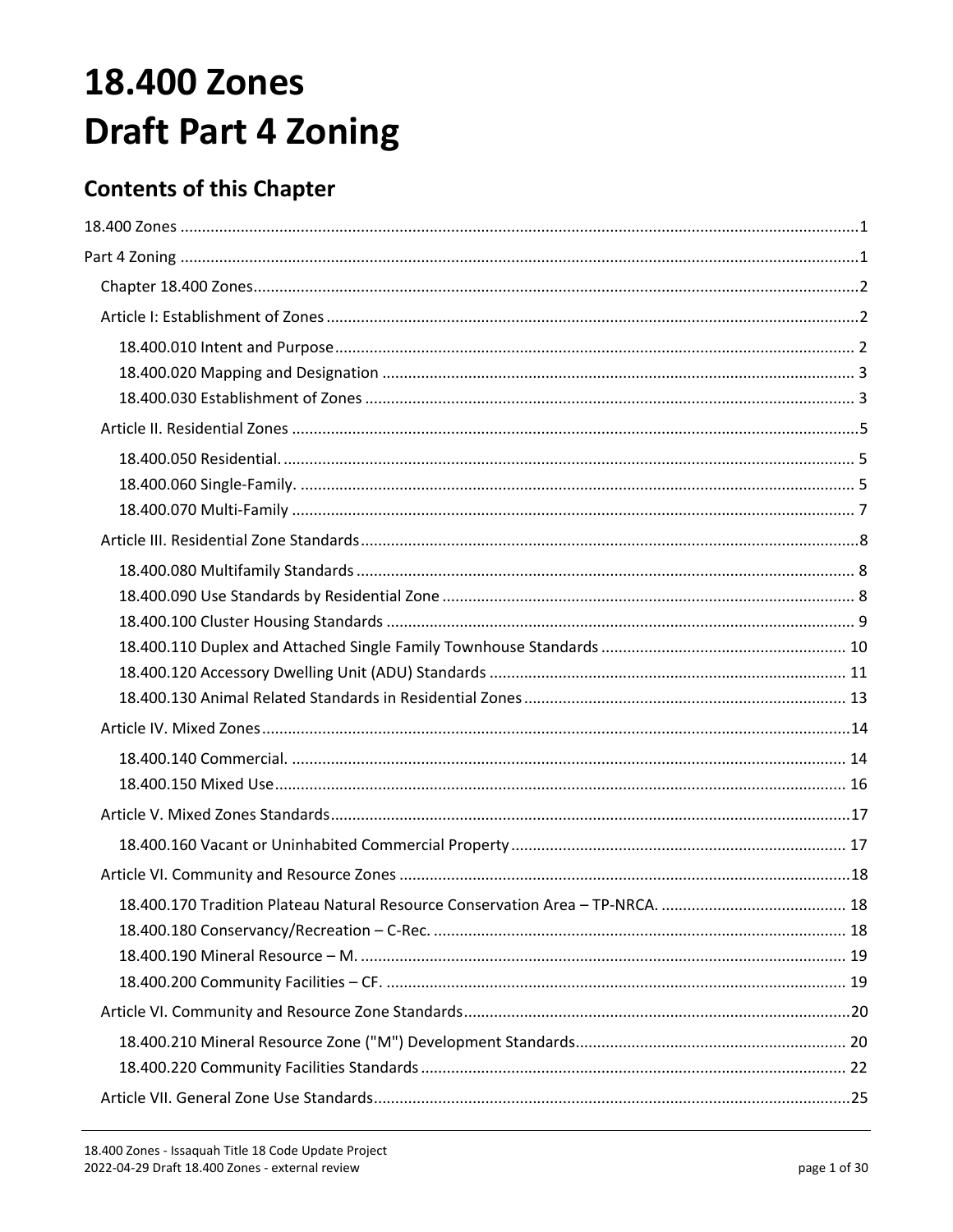# <span id="page-1-0"></span>**Chapter 18.400 Zones**

# <span id="page-1-1"></span>**Article I: Establishment of Zones**

# <span id="page-1-2"></span>**18.400.010 Intent and Purpose**

- I Intent adapted from 18.06.010, Purpose and intent of the zoning districts
- A. The purpose of establishing zoning districts is to protect the public health, safety, and general welfare by implementing the following goals and policies adopted in the Issaquah Comprehensive Plan:
- B. Achieve a Balanced Community by:
	- 1. Preserving and encouraging viable neighborhoods;
	- 2. Preserving the character of historic resources, including buildings and areas;
	- 3. Pursuing a balanced mix of land uses that provide for a full-service community;
	- 4. Encouraging development in areas where public services and urban services can be provided efficiently, and limit development where these services are not provided;
	- 5. Recognizing mixed uses are appropriate in certain areas; and
	- 6. Coordinating land use patterns with pedestrian and bicycle linkages;
- C. Promote Quality of Life and "a People Place" by:
	- 1. Preserving the hometown feeling of Issaquah;
	- 2. Maintaining the focus on local retail commercial development as opposed to the regional service area;
	- 3. Recognizing that effective transportation systems directly impact quality of life;
	- 4. Promoting pedestrian and non-motorized transportation facilities by requiring connected sidewalks, bike paths, and trails;
	- 5. Supporting a variety of recreational opportunities consistent with Issaquah's natural setting, and encourage regional use of Issaquah's trailheads and related recreation activities;
	- 6. Recognizing the individual and cumulative impacts of individual projects, and address impacts to the immediate area as well as to the community;
	- 7. Acknowledging the importance of cultural activities; and
	- 8. Ensuring that utility services are available and can support both and effective supply of public services.
- D. Require Environmental Excellence by:
	- 1. Establishing and implementing measures to preserve Issaquah's unique natural beauty;
	- 2. Preventing degradation of the environment;
	- 3. Using Issaquah's natural resources responsibly;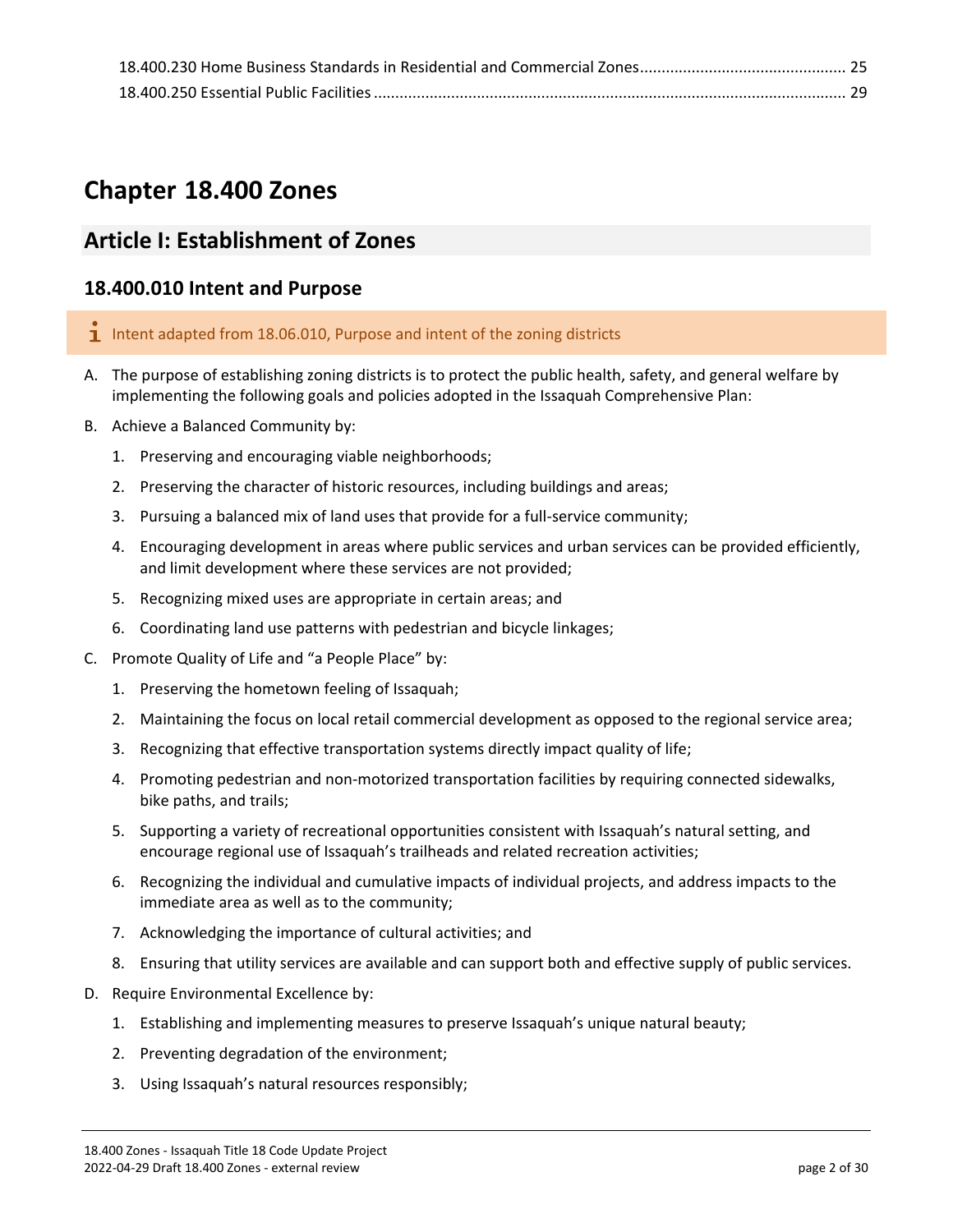- 4. Requiring that environmental impacts are avoided when possible or properly mitigated when necessary, despite growth pressures;
- 5. Recognizing manmade constraints; and
- 6. Preserving environmentally critical areas.

## <span id="page-2-0"></span>**18.400.020 Mapping and Designation**

- $\mathbf{\dot{I}}$  New section adapted from 18.06.030 Interpretation of zoning boundaries.
- A. The intent of this section is to provide standards to interpreting and determining zoning boundaries.
- B. When zoning boundaries follow, or approximately follow, the following features, the actual zoning boundary will match that boundary, edge, or line of:
	- 1. City limits
	- 2. Lakes and stream centerlines. In the event of a natural change in the lake or stream's centerline, the zoning boundaries will also change.
	- 3. Property, lot, or tract lines.
	- 4. Railroad center lines.
	- 5. Shoreline actual high water marks. In the event of a natural change in the high water mark of the shoreline, the zoning boundaries will also change.
	- 6. Streets and Alleys centerlines.
- C. Rights-of-Way.
	- 1. Zoning boundaries terminate at public rights-of-way, and no public right-of-way is considered zoned property. Right-of-way development and maintenance must be reviewed by the applicable City regulations, including, but not limited to, Clearing/Grading, Street Use Permit requirements, etc.
	- 2. When a right-of-way is vacated, that vacated right-of-way will acquire the classification of the adjacent property to which it reverts ownership.
- D. Any property within the City not within a zone designation under the official zoning map acquires the same zone designation as the adjacent property with the least intensive zoning designation.
- E. When zoning district boundaries are not shown as following a property, lot, tract line, or street, the actual zoning boundary lines are as drawn, based on the scale shown, on the official zoning map.

# <span id="page-2-1"></span>**18.400.030 Establishment of Zones**

- A. Establishment of zones. In order to regulate uses of land, buildings, and structures in conformance with the policies of the Comprehensive Plan, the City is divided into categories of zones:
	- 1. Residential Zones
	- 2. Mixed Zones
	- 3. Community and Resource Zones
- B. A listing of all zones is set forth in Table 18.400.030.

#### **Table 18.400.030 List of Zones**

| Zone N<br>ومعاملته<br><b>Name</b><br>ווטו |
|-------------------------------------------|
|-------------------------------------------|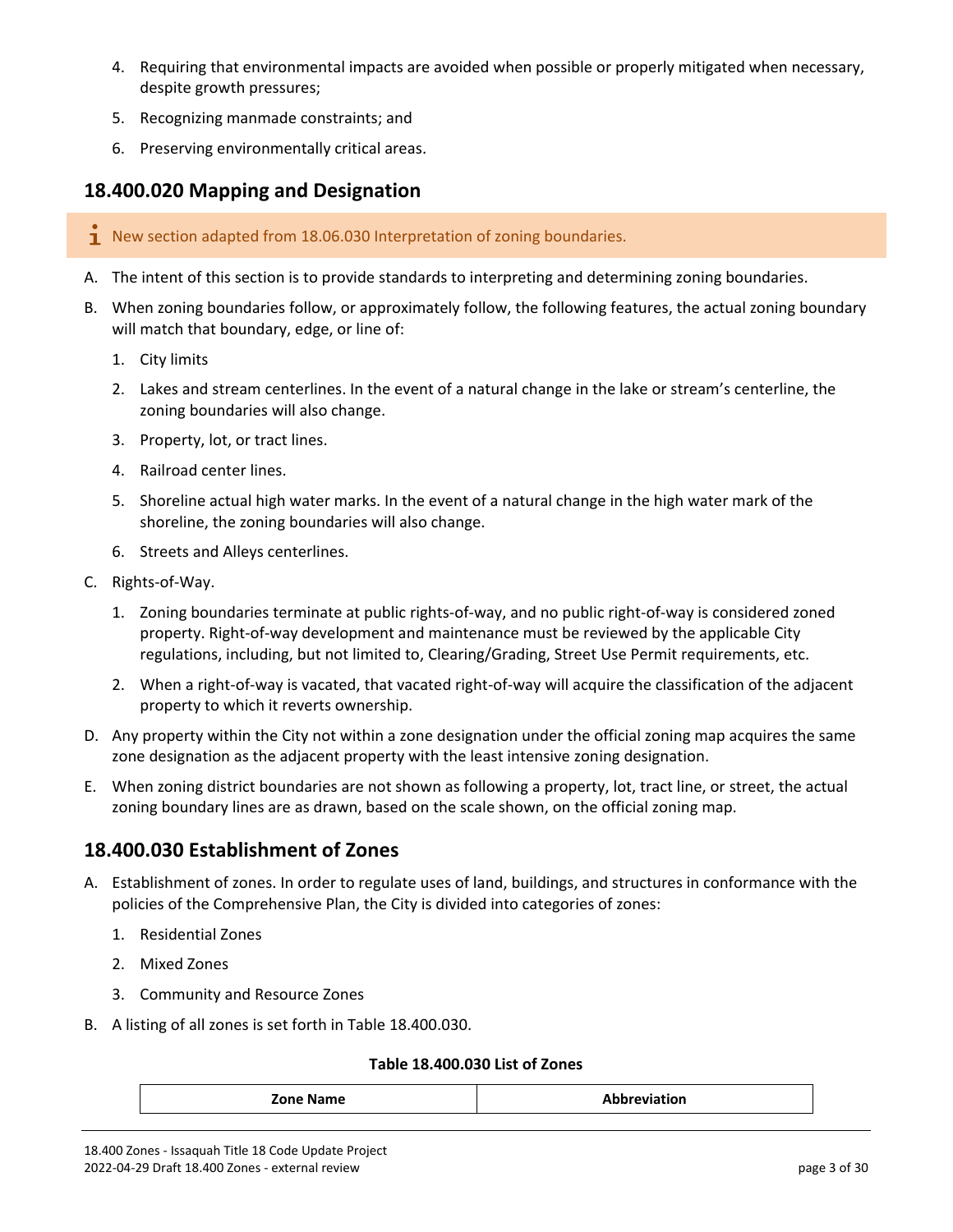| <b>RESIDENTIAL ZONES (Article II)</b>                          |                           |  |  |
|----------------------------------------------------------------|---------------------------|--|--|
| Conservancy/Residential                                        | C-Res                     |  |  |
| Single-Family -Estates                                         | SF-E                      |  |  |
| Single-Family - Suburban                                       | SF-S                      |  |  |
| Single-Family - Small Lot                                      | SF-SL                     |  |  |
| Single-Family - Duplex                                         | SF-D                      |  |  |
| Multifamily - Medium                                           | MF-M                      |  |  |
| Multifamily - High                                             | MF-H                      |  |  |
| Urban Village - Single-Family                                  | UV-SF (UVSF-1 and UVSF-0) |  |  |
| Urban Village - Multi-Family                                   | UV-MF                     |  |  |
| <b>MIXED ZONES (Article III)</b>                               |                           |  |  |
| Professional Office                                            | PO.                       |  |  |
| <b>Cultural and Business District</b>                          | <b>CBD</b>                |  |  |
| Mixed-Use                                                      | MU                        |  |  |
| Mixed-Use - Central Issaquah                                   | MU-CI                     |  |  |
| Mixed-Use - Residential                                        | <b>MUR</b>                |  |  |
| <b>Intensive Commercial</b>                                    | IC                        |  |  |
| Intensive Commercial - Central Issaquah                        | IC-CI                     |  |  |
| <b>Urban Core</b>                                              | UC                        |  |  |
| Village Residential                                            | VR.                       |  |  |
| Urban Village Commercial/Retail                                | UV-COM/RET                |  |  |
| Urban Village Mixed-Use Residential                            | UV-MUR                    |  |  |
| Urban Village - Village Center                                 | UV-VC                     |  |  |
| <b>COMMUNITY and RESOURCE ZONES (Article IV)</b>               |                           |  |  |
| <b>Tradition Plateau Natural Resource Conservation</b><br>Area | <b>TP-NRCA</b>            |  |  |
| Conservancy/Recreation                                         | C-Rec                     |  |  |
| <b>Mineral Resource</b>                                        | м                         |  |  |
| <b>Community Facilities - Open Space</b>                       | CF-OS                     |  |  |
| <b>Community Facilities - Recreation</b>                       | CF-R                      |  |  |
| <b>Community Facilities - Facilities</b>                       | $CF-F$                    |  |  |
| Community Facilities - Facilities Privately Owned              | CF-FPO                    |  |  |
| Community Facilities - Recreation Privately Owned              | CF-RPO                    |  |  |
| Community Facilities - Open Space Privately Owned              | CF-OSPO                   |  |  |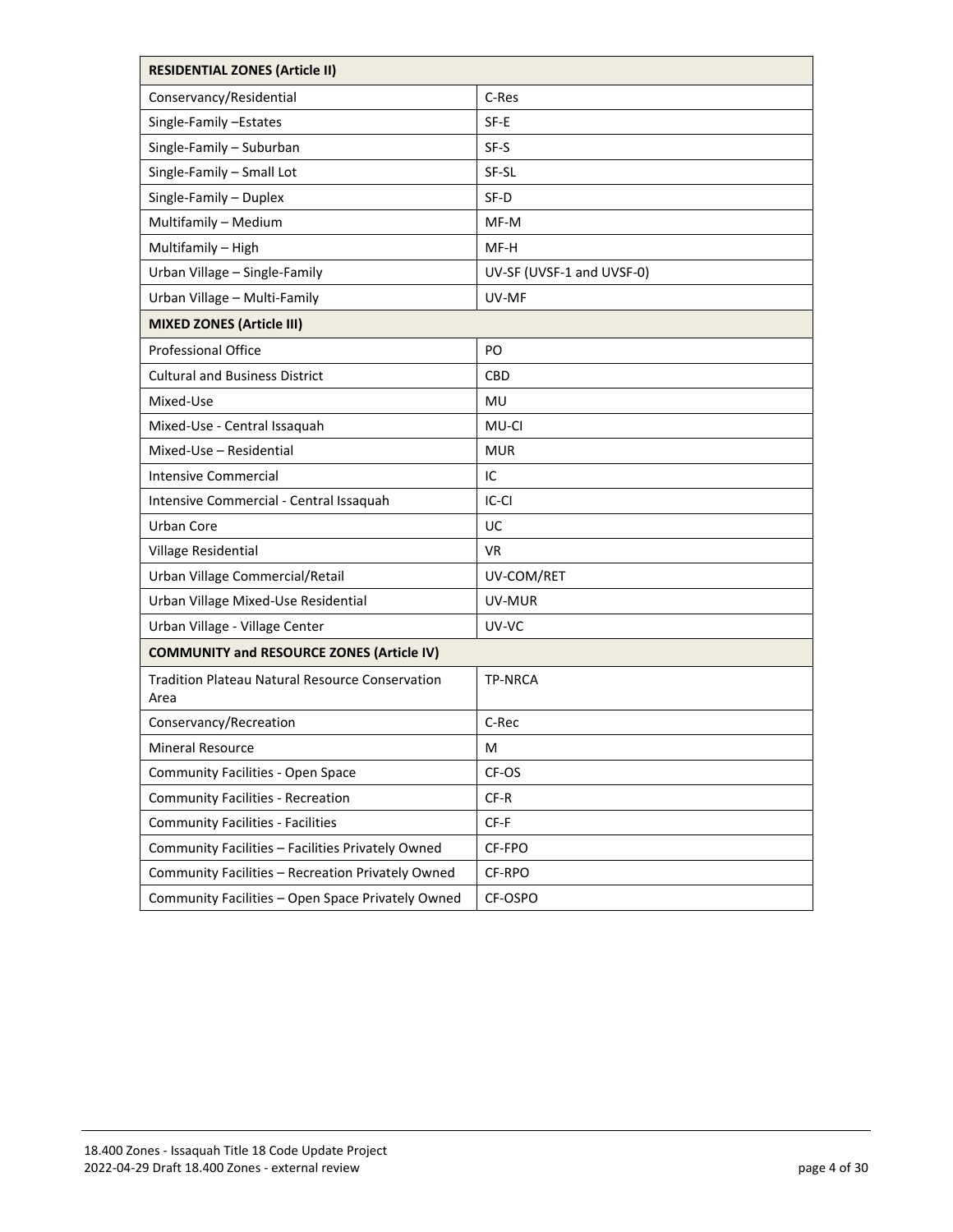# <span id="page-4-0"></span>**Article II. Residential Zones**

## <span id="page-4-1"></span>**18.400.050 Residential.**

#### $\mathbf{1}$  Adapted from 18.06.100 Residential. Splits by single family and multifamily.

The intent of the following residential zones is to provide a variety of housing types, uses, and densities served by or near urban services. The appropriate density of the individual residential districts is based on the availability of urban services and the proximity to local streets and arterials. Open space may be combined with a variety of recreational opportunities and public services to serve the local and regional area. Continuous sidewalk/bike path connections throughout the residential areas encourage pedestrians and bicyclists and are a vital ingredient to residential areas.

## <span id="page-4-2"></span>**18.400.060 Single-Family.**

- **1** This section mostly adapts existing code from 18.06.100, Residential.
- A. Conservancy-Residential C-Res (1 du/5 acres)

This zone intends to protect environmentally critical areas, including, but not limited to, wetlands, steep slopes, flood hazard, and recharge areas from impacts associated with more intensive development. These environmentally critical areas are valued as a community resource, both for conservation purposes and public enjoyment. Low density single-family residential use may be permitted as governed by IMC 18.402 Tables of Permitted Land Uses; provided, that the environmentally critical areas are protected. The following objectives apply to this zone:

- 1. Establish and preserve open space for conservation purposes and public enjoyment;
- 2. Minimize public, private, and environmental losses due to flooding by enforcing strict development standards in flood hazard areas; and
- 3. Provide opportunity for low-density single-family residential development in areas not served by all urban services.
- B. Single-Family Estates SF-E (1.24 du/acre)

This zone intends to provide single-family neighborhoods and hobby farms in a setting of larger lots, while protecting environmentally critical areas, including, but not limited to, wetlands, steep slopes, flood hazard areas, and recharge areas. Permitted uses include detached single-family homes. Other uses are permitted as governed by IMC 18.402 Table of Permitted Land Uses. Recreational uses which serve the neighborhood are also permitted; provided, that traffic and other related impacts are not detrimental to the district. The following objectives apply to this zone:

- 1. Establish and preserve residential neighborhoods for detached and semi-detached single-family units free from other uses except those which are compatible with, and serve the residents of, this district;
- 2. Discourage through arterial traffic which does not serve the affected single-family neighborhoods;
- 3. Preserve the neighborhood character and scale, and provide for limited agricultural uses and hobby farms; and
- 4. Provide opportunity for low-density single-family development in areas not directly accessible to all urban services, yet served by public services.
- C. Single-Family Suburban SF-S (4.5 du/acre)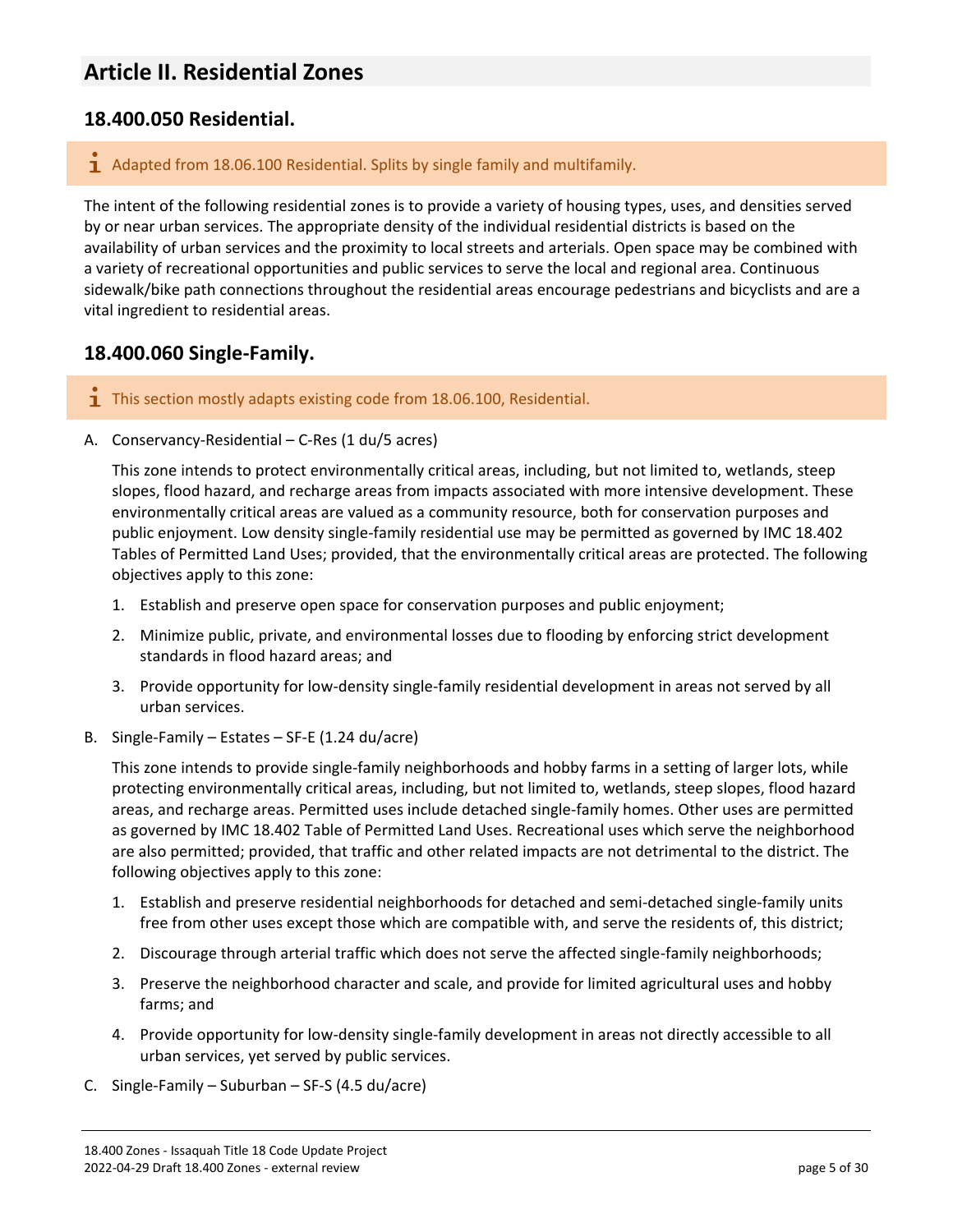This zone intends to provide single-family neighborhoods in an urban setting while buffering these neighborhoods from commercial services. Permitted uses include detached single-family homes. Recreational uses which serve the neighborhood are also permitted as governed by IMC 18.402 Table of Permitted Land Uses; provided, that traffic and other related impacts are not detrimental to the district. The following objectives apply to this zone:

- 1. Establish and preserve residential neighborhoods for detached single-family units free from other uses except those which are compatible with, and serve the residents of, this district;
- 2. Discourage through arterial traffic which does not serve the affected single-family neighborhoods; and
- 3. Provide opportunity for single-family residential development in areas served by public and urban services.
- D. Single-Family Small Lot SF-SL (7.26 du/acre)

This zone intends to provide single-family neighborhoods which are near low-density multi-family neighborhoods and urban services. Appropriate areas for this zone include those neighborhoods which are currently medium-density single-family or would be suitable because of the compatibility to surrounding densities and proximity to urban services. Permitted uses include single-family homes, assisted living facilities, and senior housing. Recreational uses which serve the neighborhood and urban services are also permitted; provided, that traffic and other related impacts are not detrimental to the district. The following objectives apply to this zone:

- 1. Establish and preserve residential neighborhoods;
- 2. Encourage the reuse and remodeling, rather than demolition, of historic buildings to provide alternative housing opportunities; and
- 3. Provide opportunities for single-family residential development in areas served by public and urban services.
- E. Single-Family Duplex SF-D (7.26 du/acre)

This zone intends to provide single-family dwelling units and senior housing in established single-family neighborhoods which are near urban services. Permitted uses include detached single-family homes and duplexes. Triplexes and fourplexes are permitted only in conjunction with senior housing or the cluster provision. Recreational uses which serve the neighborhood and urban services are also permitted; provided, that traffic and other related impacts are not detrimental to the district. The following objectives apply to this zone:

- 1. Preserve established residential neighborhoods for single-family units free from other uses except those which are compatible with, and serve the residents of, this district;
- 2. Encourage the reuse and remodeling, rather than demolition, of historic buildings to provide alternative housing opportunities;
- 3. Provide opportunities for single-family residential development in areas served by public and urban services; and
- 4. Provide opportunities for senior housing that is compatible with the existing, established neighborhood.
- $\mathbf i$  Following combines zones for Issaquah Highlands and Talus. Differences to be addressed in Part 7, Overlays.
- **I** Intent language for UV-SF adapted from  $18.18B/C.240.A$  Single family and townhouse standards for Talus/Highlands
- F. Urban Village Single-Family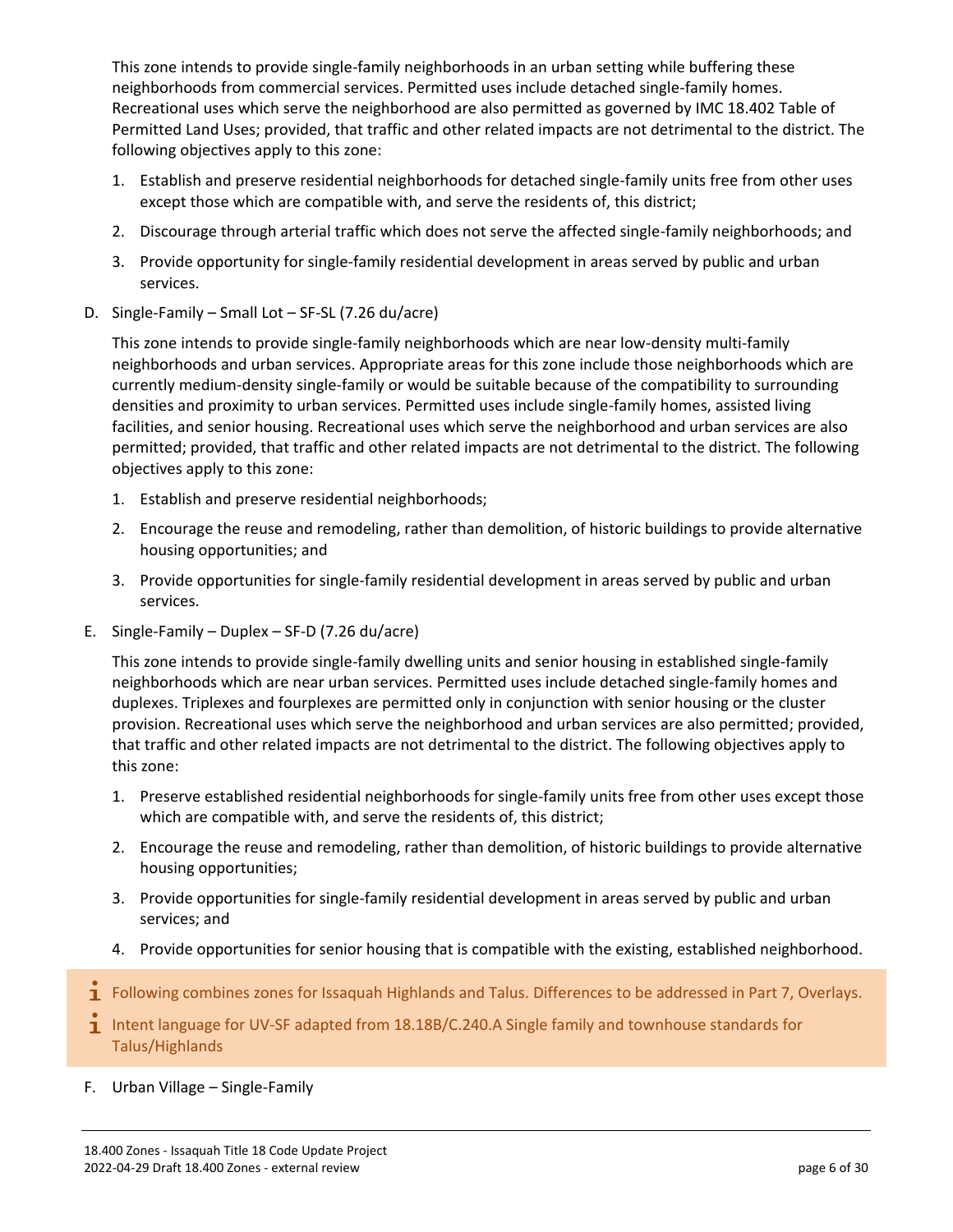This zone intends to provide single-family dwelling units that retain the design and development standards in the respective Urban Village. The zone emphasizes residential streetscapes that prioritize people, pedestrians, and homes while reducing impacts of automobiles and garages. Permitted uses include attached townhouses and detached single-family homes. Objectives for these zones are site-specific and are covered through design and development standards for UV subareas, covered in Part 7, Neighborhood Overlays. While uses are regulated the same for UV-SF, the zones have two density designations:

- 1. Urban Village Single Family, Zoning Cap 1 Dwelling Unit per Lot UVSF-1. UVSF-1 allows for one dwelling unit per one lot.
- 2. Urban Village Single Family, Zoning Cap 0 Dwelling Units per Lot UVSF-0. UVSF-0 does not have development capacity for any units.

# <span id="page-6-0"></span>**18.400.070 Multi-Family**

- Consolidates Code from Central Standards 4.2A, 18.19B, and 18.19C
- A. Multi-Family Medium MF-M (14.52 du/acre)

This zone intends to provide medium-density multi-family neighborhoods near a variety of urban services and commercial uses. Duplexes, multi-family units, and senior housing are permitted uses. Recreational uses, quasi-public services such as daycare, and small-scale offices are also permitted as governed by IMC 18.402 Table of Permitted Land Uses; provided, that traffic and other related impacts are not detrimental to the district. The following objectives apply to this zone:

- 1. Provide opportunities for a variety of multi-family dwellings in reasonably close proximity to commercial and retail services;
- 2. Require landscape buffers which separate the arterial roadway from dwelling units;
- 3. Locate housing in close proximity to a range of urban services, to facilitate transportation alternatives and encourage pedestrian access;
- 4. Encourage the reuse and remodeling, rather than demolition, of historic buildings; and
- 5. Require that traffic generated from high density multi-family use will not pass through single-family neighborhoods.
- B. Multi-Family High– MF-H (29 du/acre)

This zone intends to provide high-density multi-family neighborhoods near a variety of urban services and commercial uses. Duplexes and multifamily units are permitted uses. Senior housing, recreational uses, small-scale retail, and lower intensity urban services are permitted as governed by IMC 18.402 Table of Permitted Land Uses; provided, that traffic and other related impacts are not detrimental to the district. The following objectives apply to this district:

- 1. Provide opportunities for high density multi-family dwellings in direct proximity to commercial and retail services while preserving open space areas;
- 2. Require landscape buffers which separate neighboring land uses and arterial roadway from dwelling units;
- 3. Locate housing in close proximity to a range of urban services, to facilitate transportation alternatives and encourage pedestrian access;
- 4. Require that traffic generated from multi-family uses will not pass through single-family neighborhoods; and
- 5. Provide opportunities for limited scale retail, office, and service uses.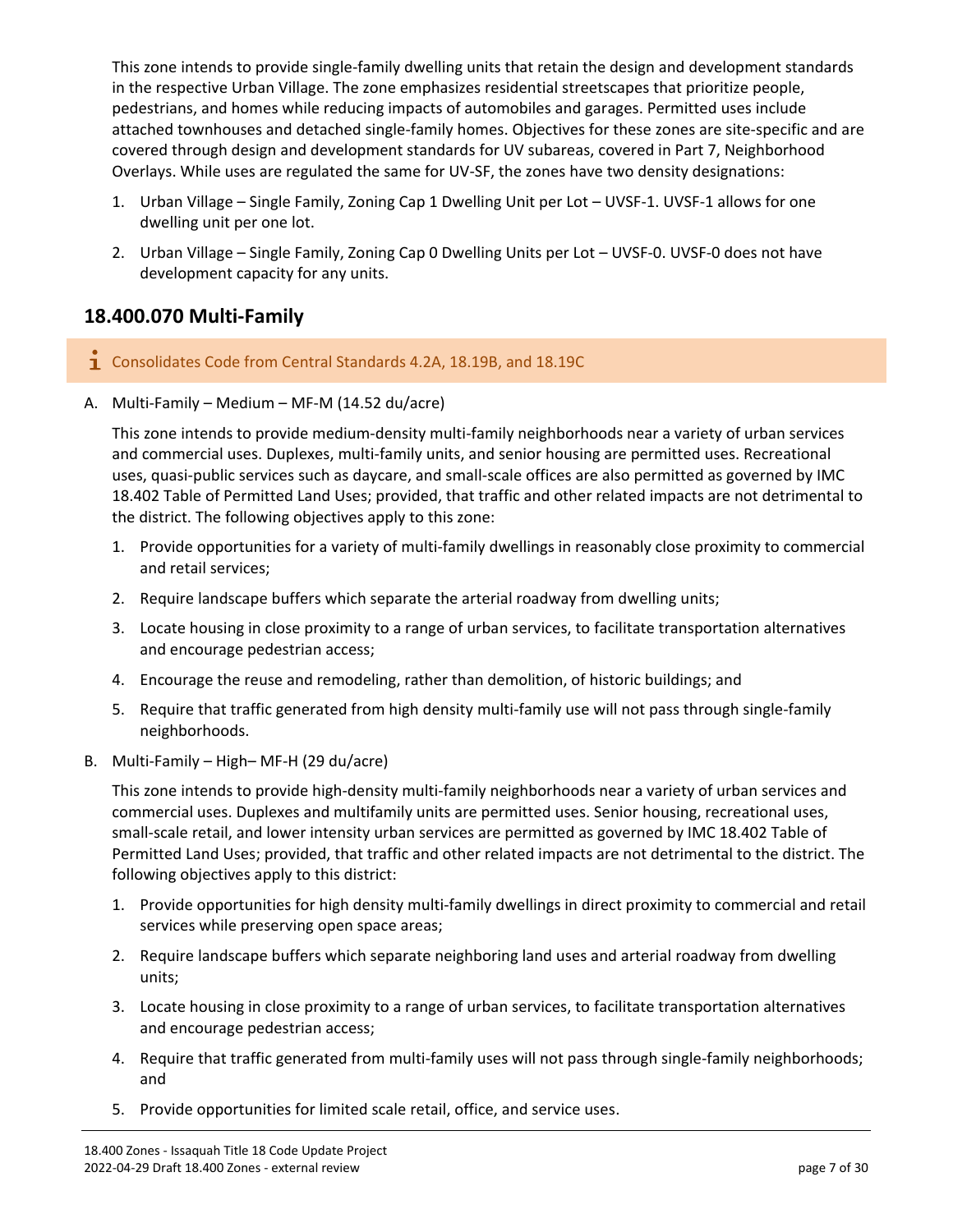- **I** Following combines zones for Issaquah Highlands and Talus. Nuances to be addressed in overlays
- C. Urban Village Multi-Family UV-MF

This zone intends to provide multi-family neighborhoods near a variety of urban services and commercial uses. Apartments, condominiums, multiple townhouses on a parcel, duplexes, triplexes, and fourplexes are permitted uses. Objectives for these zones are site-specific since they have different neighborhood characteristics and are addressed in Urban Village subarea standards, covered in Part 7, Neighborhood Overlays.

# <span id="page-7-0"></span>**Article III. Residential Zone Standards**

## <span id="page-7-1"></span>**18.400.080 Multifamily Standards**

- 1 Adapted from 18.07.440, Multifamily and duplex development standards.
- A. The intent of multifamily development standards are to:
	- 1. Ensure multifamily and duplex residential development is compatible with the scale and character of the neighborhood or community in which it is located;
	- 2. Provide livable housing for residents of the City which includes amenities such as usable open space;
	- 3. Encourage a sense of community within each cluster and within each overall development; and
	- 4. Provided that impacts to public services and facilities are mitigated.
	- 5. Encourage a diversity of unit types, including, but not limited to, senior housing, special needs, and the low-income rental market as defined by current Countywide Planning Policies for King County.
	- 6. Ensure multifamily is a desirable component of mixed-use developments and must be encouraged.

# <span id="page-7-2"></span>**18.400.090 Use Standards by Residential Zone**

- A. The intent of this section is to provide additional standards for residential zones based on the use activity intensity. These uses provide further details to those established in Table 18.402.020 Permitted Uses in Residential Zones.
- **T** Following standard on motor vehicle repair or modification added from 18.07.220, Vehicular and engine repair.
- B. Motor vehicle repair or modification, and engine repair or overhauling is not permitted in residential districts unless this occurs within an enclosed structure. This section does not apply to occasional and unavoidable minor or emergency repairs to one's personal vehicle.
- C. A minimum site of eight acres is required for a stand-alone golf driving range in any residential district.
- $\mathbf I$  Following standard on firewood adapted from 18.07.205, Storage of firewood.
- D. Outdoor storage of firewood must be neatly stacked. The firewood stack may not be more than six feet in height and must be kept in a side or rear yard that maintains minimum setback requirements.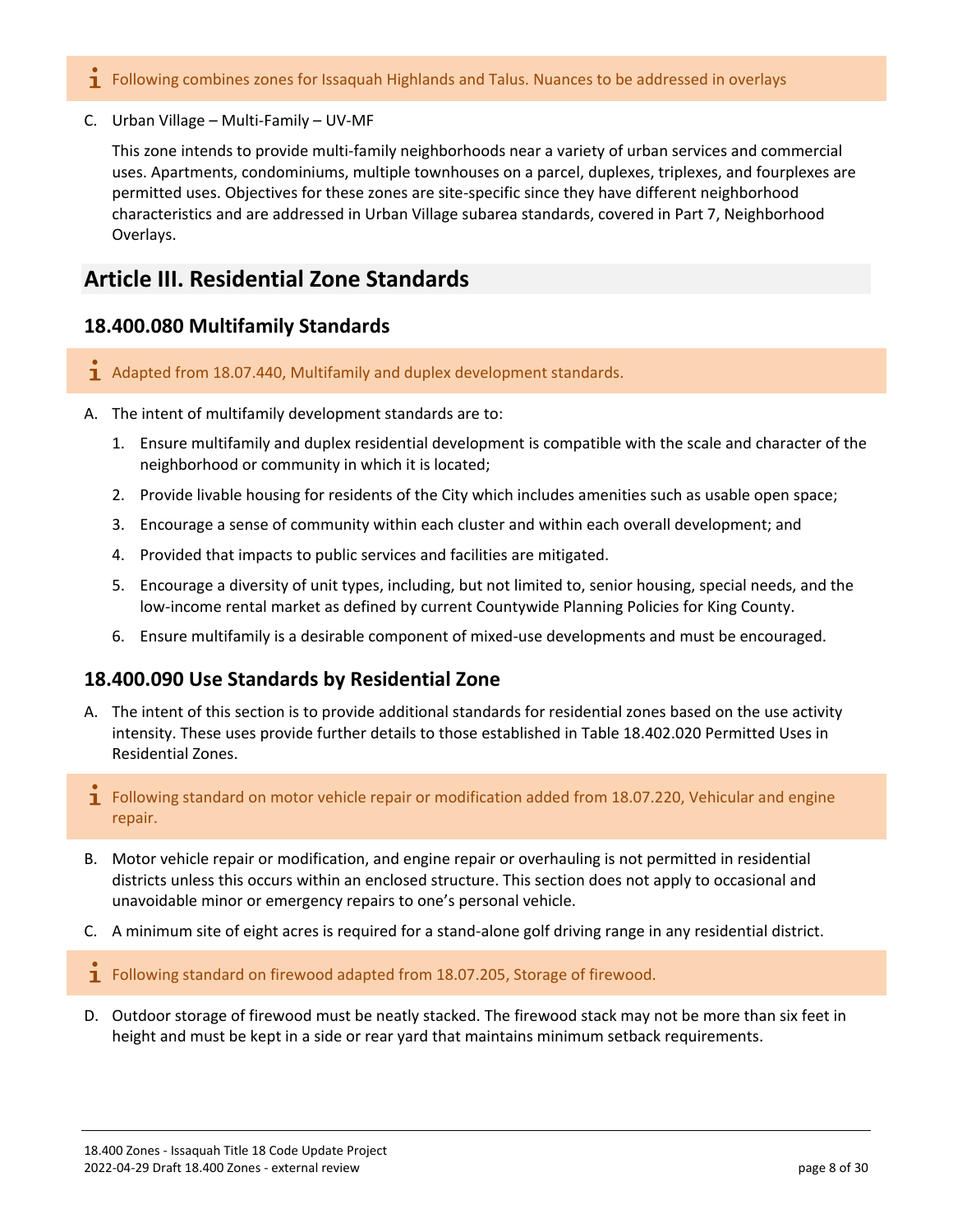# <span id="page-8-0"></span>**18.400.100 Cluster Housing Standards**

- $\mathbf{\dot{1}}$  Adapted from 18.07.410 and 18.07.420, Cluster Housing Standards with few revisions.
- A. Purpose and Intent: A cluster development may include, but is not limited to, zero lot line units, manufactured homes, duplex, triplex and fourplex units. The purpose and intent of the cluster housing standards is to:
	- 1. Achieve lot size reduction to protect the natural environment and encourage economically viable subdivisions;
	- 2. Encourage a sense of community within each residential development while protecting the surrounding environment;
	- 3. Achieve the maximum allowable density, as established on Table 18.402.020, Permitted Uses in Residential Zones, on developable land while preserving critical areas and other pervious surfaces through lot size reduction;
	- 4. Provide more common usable and native forested open space within cluster developments that are not a part of a platted lot;
	- 5. Encourage affordable housing through the provision of smaller lots; and
	- 6. Provide a more efficient arrangement of structures for providing services and infrastructure.
- B. Allowable zone standards. See 18.500.130, Use Standards by Zone, for further restrictions by zone.
- C. A cluster development may be applied to all subdivisions in residential zones and must adhere to the district standards in which the parcel is located in. Approval for a cluster development must be granted only if all the following criteria are met:
	- 1. Minimum Area: A minimum of two acres is required for a cluster development; however, there is no minimum lot size for individual units within the development.
	- 2. Consistency with Policies: The proposed development will be consistent with the general purpose, goals, objectives, and standards of the Comprehensive Plan, the City's subdivision regulations (Part 3, [18.3](https://www.codepublishing.com/WA/Issaquah/#!/Issaquah18/Issaquah1813.html#18.13)00, Subdivisions), this Code, and all other pertinent rules or regulations, whether local, state or federal.
	- 3. Development Standards.
		- a. Setback and form standards per 18.404, Form and Intensity. Lot sizes may be reduced below the underlying zoning's minimum lot size, but no more than is necessary to accommodate the allowed density.
		- b. Critical Areas: When critical areas are present, such critical areas and their buffers must be used to calculate the pervious surface requirement. Environmentally constrained land may not be used for subdivision of individual lots and must be held in a critical area tract or other protection method.
		- c. Common Usable Open Space: The cluster development must have a minimum of 15% of the net site area as common usable open space.
		- d. Setbacks at exterior site boundaries, where the zoning is different than the abutting zoning, must be the greater of the setback required by the site's zoning or the setback required by the adjacent zoning. There are no minimum interior setbacks, except those established by other requirements, such as building code, easements, and critical areas.
		- e. Pervious and impervious surface requirements are equal to underlying zone for the gross site, prior to subdivision or other actions. There are no minimum requirements for pervious and impervious ratios on individual lots within the cluster development.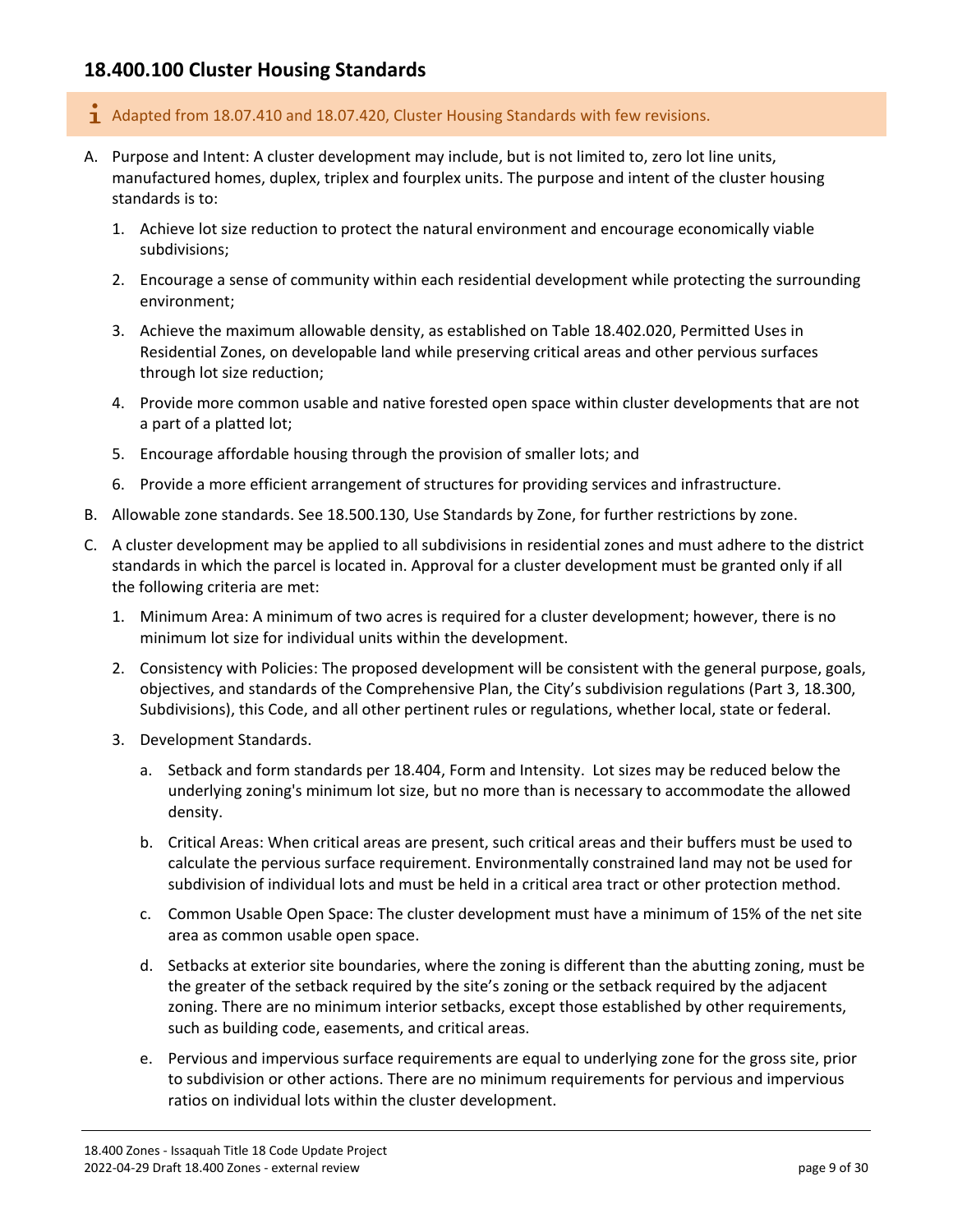f. Affordable Housing is provided.

#### $\mathbf 1$  Deleted text from landscape plan requirements to reduce duplication.

- 4. Landscape Plan and requirements per IMC 18.610.130. Landscaping of all building setbacks and internal areas between buildings except for ingress and egress (driveways and sidewalks) must be as required for multifamily residential uses in IMC 18.612.080.
- 5. Implementation:
	- a. Unit Types: Developments proposed under the cluster provision may use the zero lot line provision, single family semidetached (common wall) units or other methods or combinations, provided all the approval criteria established for those housing types and cluster development approval criteria are met.
	- b. More Than One Zoning District: A development which includes more than one zoning district may use the cluster provision and may site the clustered units in one or all zoning districts within the development. Overall density of the cluster development may not be more than the combined total for all included district properties.
- 6. Zero Lot Line Standards: The following are additional approval criteria for zero lot line cluster development, if selected:
	- a. Maintenance and Drainage Easements for new lots: A perpetual easement at least five feet wide for maintenance, eaves overhang, and drainage must be provided on the lot adjacent to the zero-lot line property line which, with the exception of site walls and/or fences, must be kept clear of structures. This easement must be shown on the plat and incorporated into each deed transferring title of the property. The site wall must be maintained in its original color and treatment unless otherwise agreed to in writing by the two affected lot owners. Eaves, but no other part of any structure, may protrude across a side lot line, and such protrusion may not exceed 18 inches. Water runoff from the dwelling placed on the lot line is limited to the easement areas.
	- b. Platting Requirements: Exact location, dimension, and number or name of all rights of way, tracts, easements, driveways, parks or other public spaces, structures, lots, blocks, etc., shown IN REFERENCE to and in scales with the proposed subdivision..
- **T** The Development Agreement process for Cluster Housing Standards in current code has been deleted. Approval processes will be contained in IMC 18.200 Permits and Procedures, and also referenced in the Use Table IMC 18.402 Permitted Uses

# <span id="page-9-0"></span>**18.400.110 Duplex and Attached Single Family Townhouse Standards**

- $\mathbf 1$  Adapted from 18.07.440, Multifamily and duplex development standards.
- A. Applicability: These standards apply to areas that do not have architectural standards, such as Central Issaquah, or active Architectural Review Committees, such as Issaquah Highlands and Talus.
- B. Intent. Duplexes and attached single family dwellings/townhouses located in established single family residential neighborhoods should be designed and built to be compatible with the existing character of the neighborhood. Compatibility of design includes, but is not limited to:
	- 1. Resembling the character, style, and modulation of a single family unit; and
	- 2. Resembling or being consistent with the time period in which the majority of the homes in the surrounding neighborhood were built; and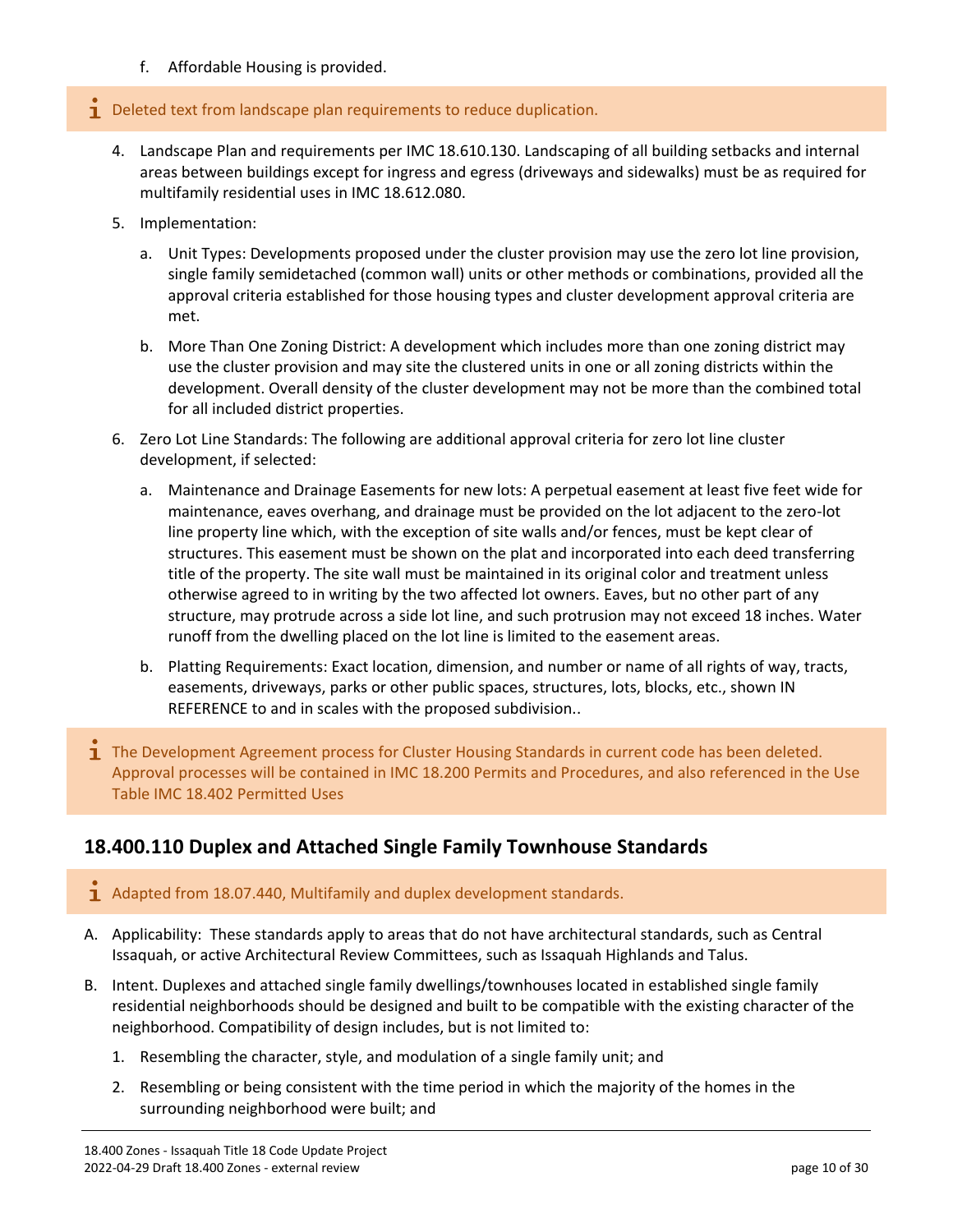- 3. Having a height and scale that is consistent with the existing single family homes in the neighborhood.
- C. Duplex and Attached Single Family/Townhouse Standards:
	- 1. A duplex or attached single family/townhouse dwelling may not have a firewall and/or parapet extension above the roofline.
	- 2. The maximum number of single-family dwellings/townhouses that may be attached in a single grouping varies by zoning district and is determined in IMC 18.402 Table of Permitted Uses.
	- 3. Private or Common Usable Outdoor Spaces must be providedin accordance with IMC 18.612.020.
	- 4. Screening:
		- a. Structures: Screening of structures from adjacent properties must be provided, such as landscaping, fences, berms, or other similar materials and/or designs.

# <span id="page-10-0"></span>**18.400.120 Accessory Dwelling Unit (ADU) Standards**

#### $\overline{1}$  Adapted from IMC 18.07.450 with minor edits.

- A. Intent: This section sets forth specific criteria for the creation of a secondary living unit that is either located within or detached from the primary residence in certain zones. Specifically, this provision is intended to:
	- 1. Create affordable housing options to foster and support extended families; and
	- 2. Provide a source of income for households through rentals.
- B. Review Required: An application for an ADU requires a Level 0 review.
- C. Covenant: An ADU is subject to the applicant recording a property covenant with the King County Department of Records and Elections. A copy of the recorded information must be returned to the Permit Center within 10 days of recording. A final inspection for a new ADU will not be granted without a copy of the information recorded with the King County Department of Records and Elections. The recorded information must:
	- 1. Identify the address of the property;
	- 2. State that the owner(s) resides in either the principal dwelling unit or the ADU;
	- 3. Include a statement that the owner(s) will notify any prospective purchasers of the limitations of this chapter; and
	- 4. Discontinue the use of the ADU if any of the requirements of this chapter are violated.
- D. Grandfathering of Existing Dwellings:
	- 1. If an ADU was created without being part of a project for which a building permit was finalized, the City requires a building inspection in accordance with IMC 18.400.120(4)(b).
	- 2. A pre-existing ADU is subject to the applicant recording a property covenant with the King County Department of Records and Elections. A copy of the recorded information must be returned to the Permit Center within 10 days of recording. The recorded information must:
		- a. Identify the address of the property;
		- b. State that the owner(s) resides in either the principal dwelling unit or the ADU;
		- c. Include a statement that the owner(s) will notify any prospective purchasers of the limitations of this chapter; and
		- d. Discontinue use of the ADU if any of the requirements of this chapter are violated.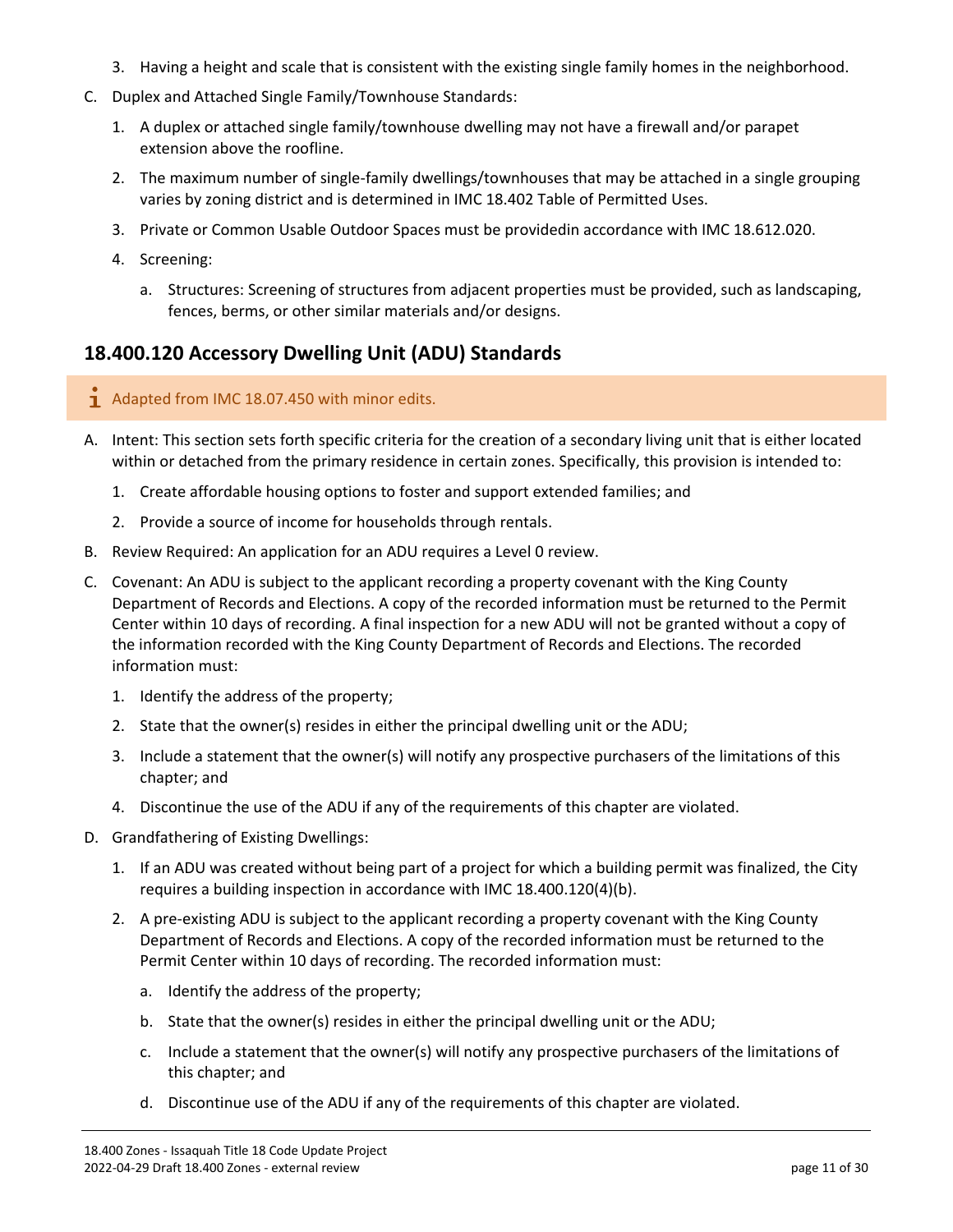- 3. Reinstating an ADU: The owner of a building in which an ADU previously existed and was removed may reinstate an ADU provided the City Building Official determines through a building inspection that the ADU is sound, does not pose a hazard to people or property, and meets the requirements of this section and the building code. The ADU inspection fee is required.
- 4. Utilities: The City must review utility connections (water, gas, and electric) to ensure adequate capacity. Accessory dwelling units may be served by one connection and one meter as long as fixture count and fire flow demands can be met.
- E. Elimination: Elimination of an approved ADU may be accomplished by the owner filing a letter of intent with the Development Services Department followed by an inspection to ensure the power source to the cooking unit has been removed. Elimination of the ADU is subject to the applicant removing the property covenant with the King County Department of Records and Elections. A copy of the recorded information must be returned to the Permit Center within ten days of recording. An inspection will not be granted without a copy of the information recorded with the King County Department of Records and Elections. Elimination of an ADU also may occur as a result of an enforcement action. The letter of intent must:
	- a. Identify the address of the property;
	- b. State that the owner(s) resides in the principal dwelling unit;
	- c. Include a statement that the owner(s) will notify any future purchasers of said property the limitations of this chapter if the new owners wish to reinstate the ADU.
- F. Approval Criteria:
	- 1. Number: Only one accessory dwelling unit will be permitted per lot.
	- 2. Occupancy: The principal dwelling must be owner occupied. Owner occupancy is defined, for the purposes of this section, as a property owner, as reflected in title records, who makes his or her legal residence at the site, as evidenced by filing an affidavit with the King County Department of Records and Elections and who actually resides at the site more than six months out of any given calendar year.
	- 3. Size: The square footage of the ADU may not exceed 1,000 square feet, excluding any nonliving areas such as garage area, storage sheds, or decks. The Director may allow increased size if the creation of the attached ADU does not necessitate an exterior expansion of the principal residence, except for minimal alterations necessary for the ADU to be a functional separate residence.
	- 4. Design and Construction Standards:
		- a. Additions to an existing structure or newly constructed detached structure created for the purpose of developing an ADU must be designed to conform with all applicable development standards. One ADU door may be constructed on the front or street side of the residence; provided, that it is screened from the street or the visual impact is otherwise mitigated. A four-foot-wide walkway must be constructed from the address side of the right-of-way or driveway to the ADU primary entrance.
		- b. Existing legally nonconforming structures may be used for an ADU if the Building Official determines that the structure is sound, will not pose a hazard to people or property, and meets the requirements of this section and building code requirements. Portions of buildings that undergo a change of use are required to meet building codes for new construction in compliance with the current building code.
	- 5. Parking: Adequate parking must be provided on site for the single family detached dwelling, and for the ADU as specified in IMC 18.608 Parking. Tandem parking may be used to fulfill this requirement.
	- 6. Home Businesses and ADUs: The ADU and/or primary residence may contain one or more home business(s) as regulated by IMC 18.500.050.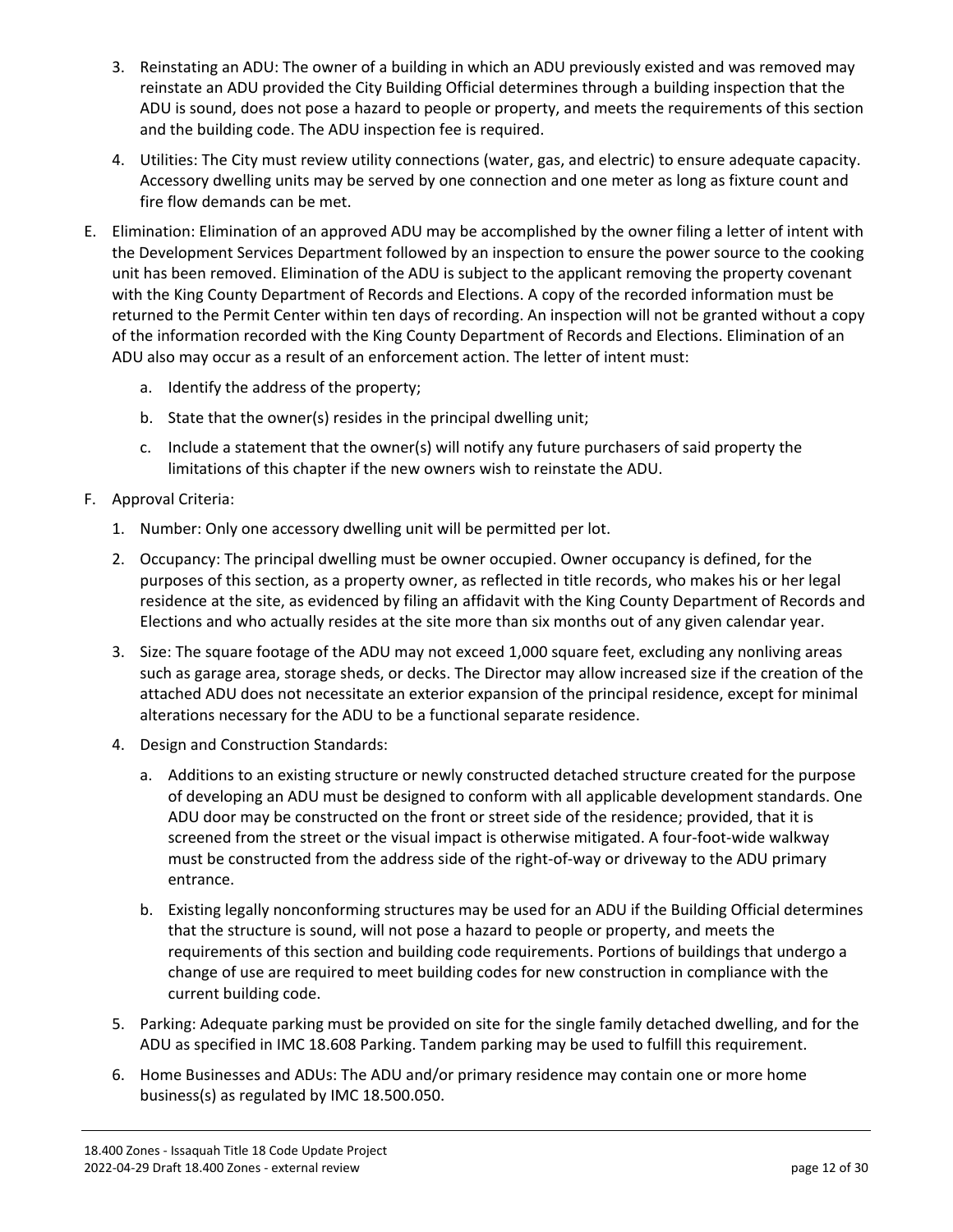# <span id="page-12-0"></span>**18.400.130 Animal Related Standards in Residential Zones**

- $\mathbf{I}$  This section adapted from 18.07.150, Animals Minimum standards
- A. The intent of this section is to ensure that animals are kept in a manner that does not impact adjacent property owners.
- B. Animals kept as household pets in a dwelling unit must comply with King County Code (K.C.C.) 21A.30.020 Animal Regulations - Small Animals.
- C. The raising, keeping, breeding or fee boarding of livestock are subject to the following King County Code sections:
	- 1. K.C.C. 21A.30.030 Animal Regulations Livestock Purpose
	- 2. K.C.C. 21A.30.040 Animal Regulations Livestock Densities
	- 3. K.C.C. 21A.30.045 Animal Regulations Livestock management components of farm management plans
	- 4. K.C.C. 21A.30.060 Animal Regulations Livestock Management Standards
	- 5. K.C.C. 21A.30.062 Animal Regulations Livestock -Building Requirements
	- 6. K.C.C. 21A.30.064 Animal Regulations Livestock -Livestock Regulation Implementation Monitoring agriculture commission livestock committee
	- 7. K.C.C. 21A.30.066 Animal Regulations Livestock -Education and Enforcement
	- 8. K.C.C. 21A.30.067 Livestock Management -information
	- 9. K.C.C. 21A.30.068 Livestock Management -waste disposal
	- 10. K.C.C. 21A.30.075 Livestock Interdisciplinary Teams
- $\mathbf{I}$  Following standards adapted from 18.07.170 Animals Exotic animals.
- D. Prohibited Animals and Zoological Parks.
- $\mathbf{\dot{I}}$  Added pygmy goats and wallabies to nontraditional animals.
	- 1. Possession of animals that may infect people with rabies is prohibited in the City in accordance with WAC 246-100-197.
	- 2. Possession of wild animals is prohibited in the City in accordance with WAC 220-450-030.
	- 3. Possession of animals that can cause damage to the natural environment is prohibited in the City, in accordance with WAC 220-650-200.
	- 4. Possession of dangerous animals that pose a threat to people, livestock, or pets is prohibited in the City, in accordance with Chapter 16.30 RCW.
	- 5. Zoological Park Approval Criteria: Exotic animals within a permitted and licensed zoological park facility are permitted, as established in IMC 18.402, Tables of Permitted Land Uses, if all of the following approval criteria are met:
		- a. State/Federal Regulations: The zoological park must comply with all state and federal laws for the procurement of, and possession of, animal specimens as provided for by, but not limited to, the U.S. Department of Agriculture and the U.S. Fish and Wildlife Service;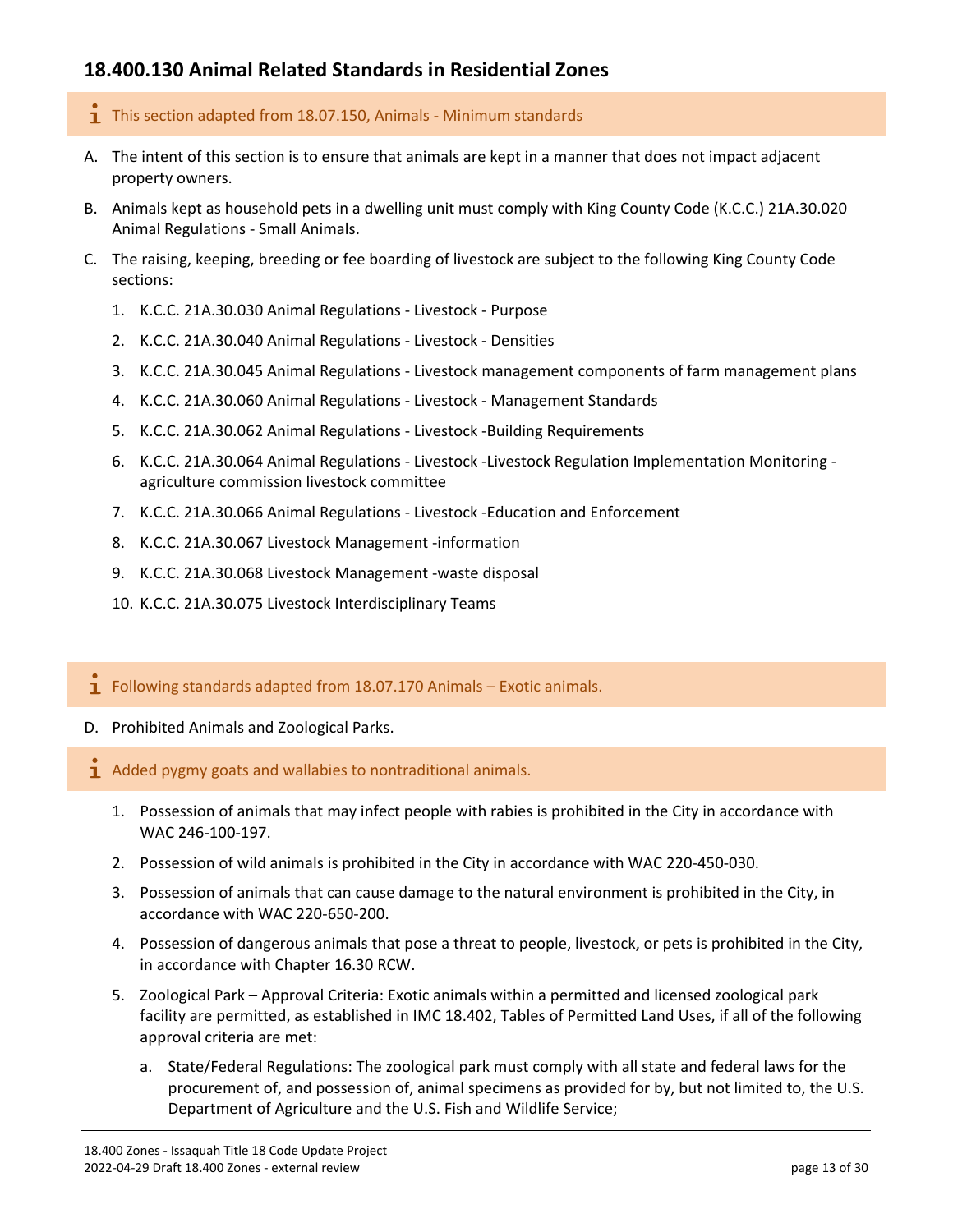- b. Fencing is installed per IMC 18.604.060.
- c. Size: The parcel is at least 2.5 acres in size but no greater than 7.5 acres.

 $\mathbf{I}$  This section is adapted from 18.07.140, Animals - Maintenance of agricultural animals in residential district.

# <span id="page-13-0"></span>**Article IV. Mixed Zones**

## <span id="page-13-1"></span>**18.400.140 Commercial.**

- A. The intent of these zones is to provide a variety of office, retail, and intensive commercial uses. Primary uses include commercial activities and services for the City's local service area. Consideration must be given to: transportation alternatives, linkages and impacts, proximity and impact to residential areas, and the availability of urban services. Emphasis should be on the improvement and enhancement of existing commercial/retail areas along Gilman Boulevard and Front Street, and the commercial/office area on NW Sammamish (SE 56th). As governed by IMC 18.402, Table of Permitted Land Uses, these zones provide usable open space and a variety of recreational opportunities to serve the local and regional service area.
- B. Cultural and Business District CBD

This zone intends to combine business, cultural, and civic activities into a cohesive downtown core which promotes pedestrian usage. Permitted uses are retail and office activities which enhance and encourage pedestrian access and encourage compatibility in historic design and scale as defined in Part 7, Neighborhood Overlays, Olde Town Design Standards for CBD and Adjacent MF-M and MF-H Zoning Districts. This district provides for multifamily uses, as governed by the Table of Permitted Land Uses in IMC 18.402, to promote proximity of jobs to housing. All multi-family development must be compatible with the permitted land uses adjacent to the site. The following objectives apply to this zone:

- 1. Establish and protect retail and office uses which are readily accessible to pedestrians;
- 2. Provide pedestrian-oriented storefronts and pedestrian parks using design standards;
- 3. Link commercial core to adjacent public facilities with pedestrian access;
- 4. Emphasize improvement and enhancement of the existing downtown within the Front Street area;
- 5. Provide for the reuse and remodeling, rather than demolition, of historic buildings, as a method of preserving the downtown's historic character;
- 6. Require development and redevelopment of commercial uses to be similar in scale and design to the existing development in the downtown area;
- 7. Provide for the establishment of multi-use, nonmotorized transportation corridors through design standards;
- 8. Provide usable open space and design amenities for Cultural and Business District employees and users;
- 9. Provide incentives to develop multi-family use as an accessory use to ground level retail commercial or office use;
- 10. Provide reduced or flexible parking requirements in the CBD to encourage new development and redevelopment; and
- 11. Preserve scenic views of Mt. Rainier or surrounding hillsides through development standards.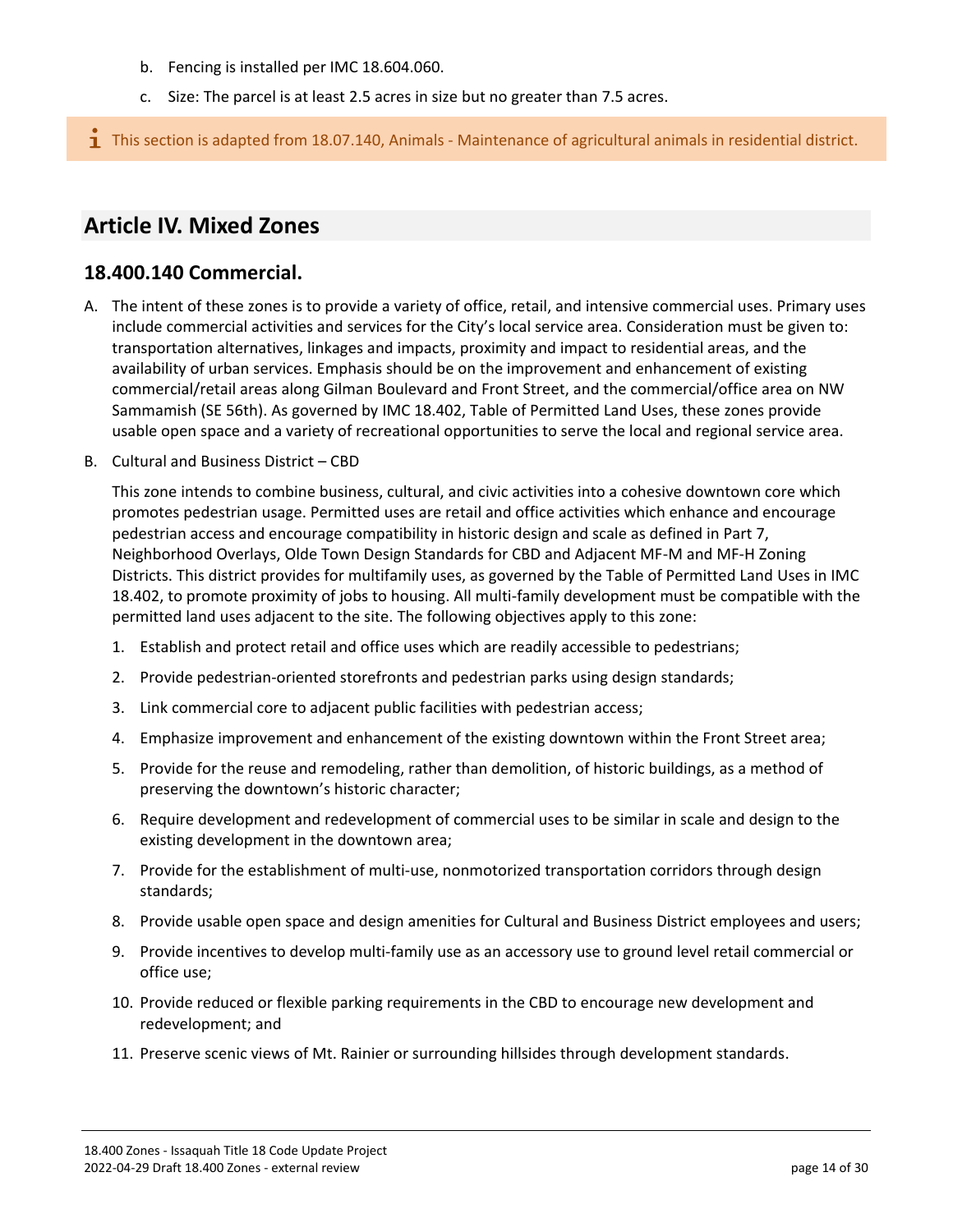#### $\mathbf{\dot{I}}$  Removed Retail Commercial zone since it is no longer zoned

C. Professional Office – PO

This zone intends to establish and preserve areas for professional service-related offices. Permitted uses include professional and personal services such as medical outpatient, financial, and government offices. Multi-family residential is permitted in this district to promote proximity of jobs to housing and to provide the opportunity for mixed use development. Pedestrian linkage of nonoffice uses to office sites is encouraged to decrease traffic impacts to the district. The following objectives apply to this zone:

- 1. Permit retail commercial activity;
- 2. Locate professional service-related offices in areas presently receiving a full range of urban services;
- 3. Provide opportunities for multi-family housing;
- 4. Provide usable open space and design amenities for district employees and users; and
- 5. Provide incentives to develop multi-family use as an accessory use to ground level office or commercial use.

#### **1** Following on IC combines language from Central Standards Table 4.2A, Intent of Zoning Districts.

D. Intensive Commercial – IC and IC-CI

These zones intend to enhance the eastern gateway into Issaquah while providing areas for office and light industrial and community services. Incubator spaces for innovative uses and fostering startups and other small businesses should also be provided. The primary purpose of these districts is to provide areas for intensive commercial services which may have negative impacts. The following objectives apply to these zones:

- 1. Establish and preserve areas for intensive commercial uses;
- 2. Direct associated vehicle traffic onto designated arterial routes and not onto streets and roadways that pass through residential districts and the Cultural and Business District; and
- 3. Minimize the conflict between uses in the Intensive Commercial District and surrounding uses.
- 4. For uses in the IC and IC-CI must comply with IMC Critical Area Recharge Areas 18.802.380 Regulated activities.
- $\mathbf I$  Following zone added from Issaquah Highlands.
- E. Urban Village Commercial UV-COM/RET

This zone intends to provide commercial and retail opportunities that serve and support the community's live, work, play vision. Permitted uses include bakeries, medical/dental offices, community centers, and retail opportunities. Objectives for these zones are site-specific since they have different neighborhood characteristics and are addressed in Urban Village subarea standards, covered in Part 7, Neighborhood Overlays.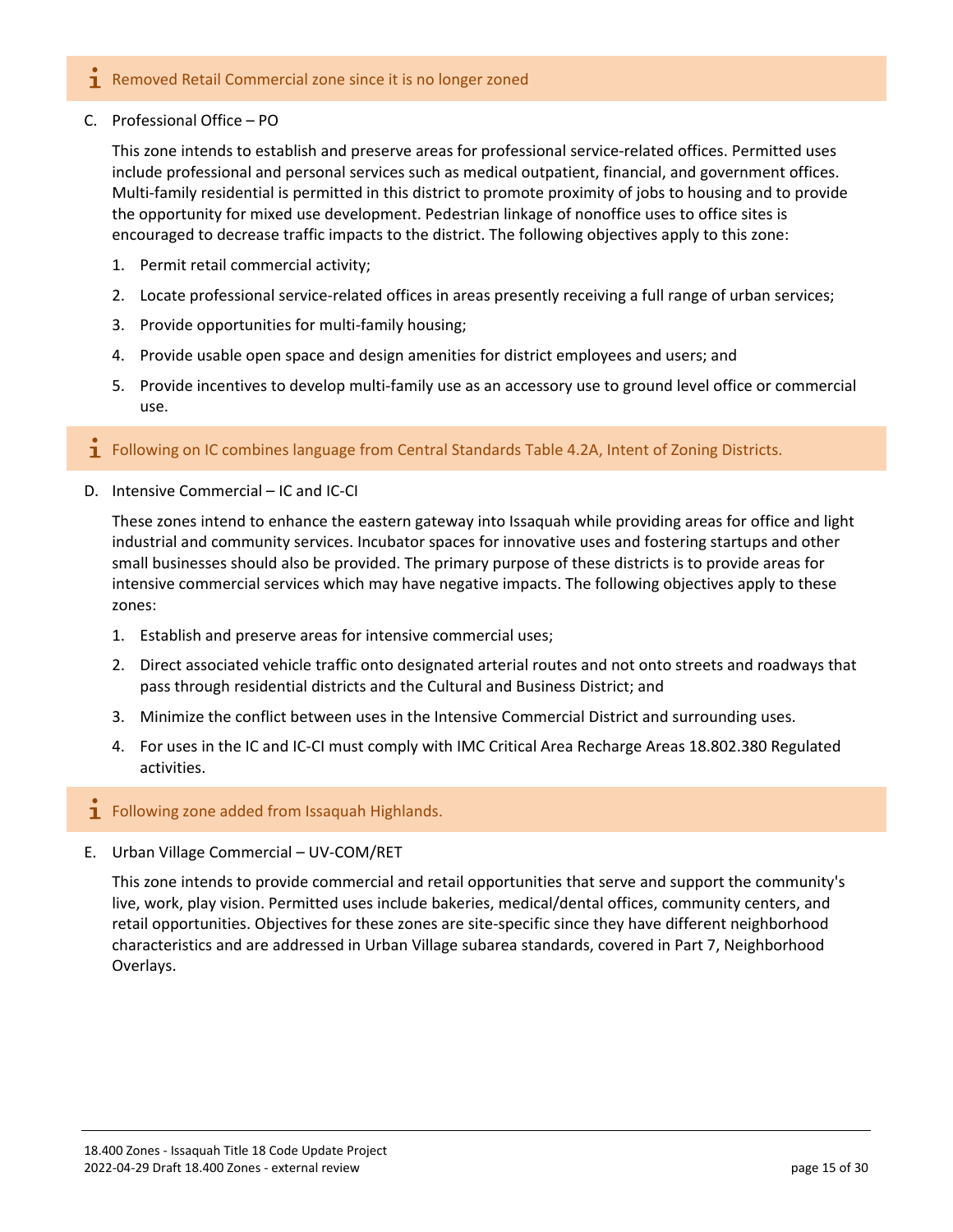# <span id="page-15-0"></span>**18.400.150 Mixed Use**

- **T** This section consolidates language from Central Standards 4.2A Intent of Zoning Districts and 18.06.110 Commercial.
- A. Mixed-Use MU and MU-CI

These zones intend to create medium density, low intensity retail use areas. Permitted uses include professional offices, personal services, restaurants, and general retail services. Multi-family residential is permitted in this district to promote proximity of jobs to housing and to provide the opportunity for mixeduse development. The following objectives apply to this zone:

- 1. Establish and preserve areas for retail development to meet the shopping and service needs of the City's local service area, as well as provide areas for retail uses and services that are a destination for the regional service area;
- 2. Provide for the clustering of retail, financial, professional office, service businesses and entertainment activities to serve the City's service area and extend to the regional service area;
- 3. Emphasize improvement and enhancement of existing retail centers;
- 4. Require that development and redevelopment of retail commercial uses be of compatible scale and design as defined by the Design Checklist;
- 5. Provide usable open space and design amenities for employees and users of the district; and
- 6. Provide opportunities for multi-family housing.

#### $\mathbf I$  Following two zones from Central Standards 4.2A, Intent of Zoning Districts

B. Urban Core – UC

This zone intends to provide a dense, vibrant, pedestrian-friendly urban environment. The following objectives apply to this zone:

- 1. Uses are mixed residential, commercial and office with first floors that provide active pedestrian interests.
- C. Village Residential VR

This zone intends to establish areas for moderate density residential uses and compatible commercial uses. The following objectives apply to this zone:

1. Provides a dense, vibrant, pedestrian-friendly urban environment.

1 Intent consolidated for Central Standards 4.2A for MUR and 18.06.100, Mixed Use Residential.

D. Mixed Use Residential – MUR

This zone intends to provide a residential zone that also permits compatible nonresidential uses. The following objectives apply to this zone:

- 1. Provide a transition area where residential and limited scale commercial, office, and retail uses with limited impacts can coexist;
- 2. Achieve compatibility of uses through design development standards;
- 3. Provide opportunities for a range of housing, including senior housing, that is compatible with the existing, established neighborhood;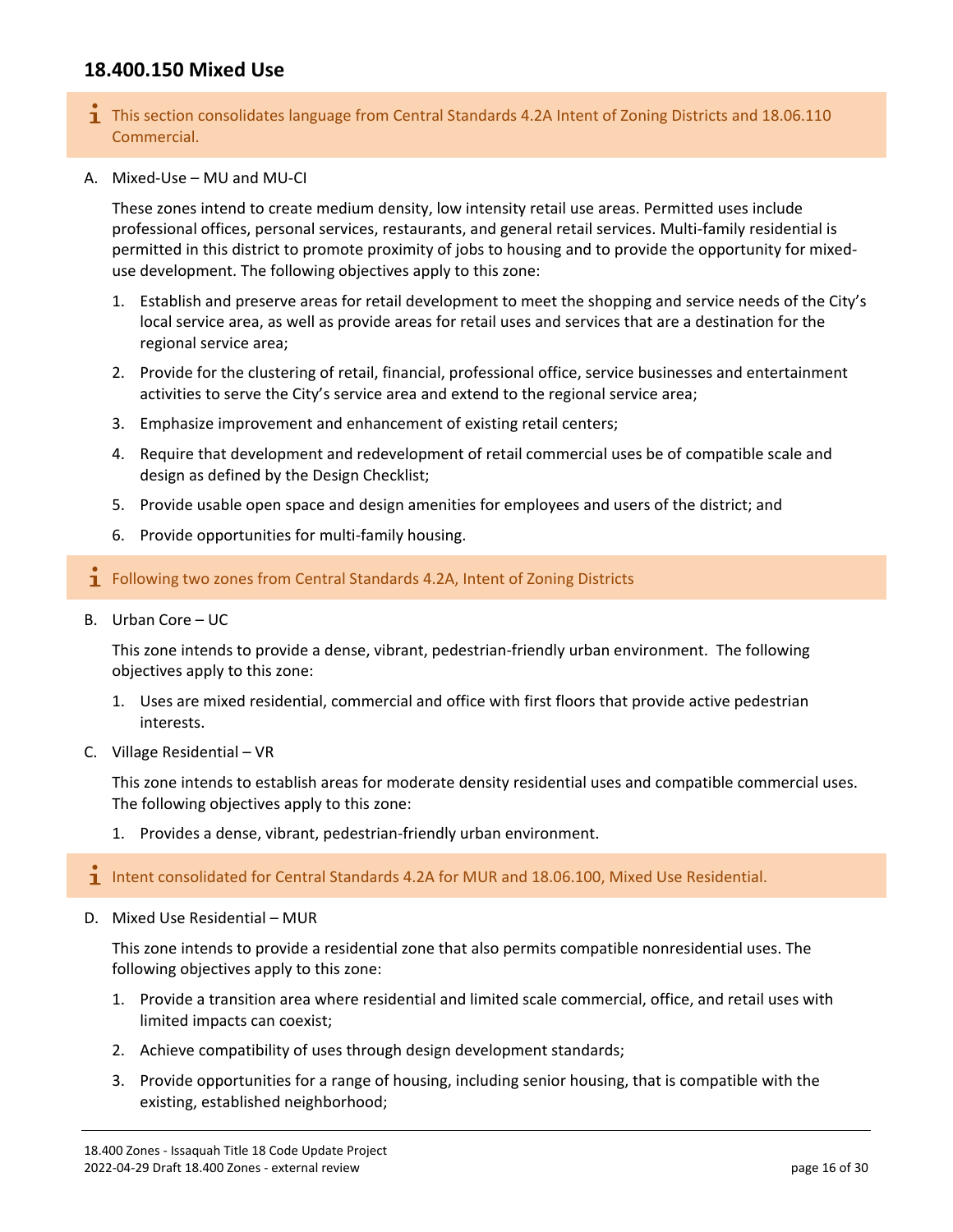- 4. Locate housing in close proximity to a range of urban services, to facilitate transportation alternatives and encourage pedestrian access;
- 5. Encourage the reuse and remodeling, rather than demolition, of existing buildings; and
- 6. Allow a variety of residential dwellings in direct proximity to office, retail, and service uses for resident convenience and employment opportunity.
- $\mathbf i$  Following combines UV-MUR across Highlands and Talus. Nuances to be addressed with overlays.
- E. Urban Village Mixed Use Residential UV-MUR

Like MUR, this zone intends to provide a residential zone that also permits compatible nonresidential uses. Additional design objectives for these zones are site-specific since they have different neighborhood characteristics and are addressed in Urban Village subarea standards, covered in Part 7, Neighborhood Overlays.

# <span id="page-16-0"></span>**Article V. Mixed Zones Standards**

## <span id="page-16-1"></span>**18.400.160 Vacant or Uninhabited Commercial Property**

- **T** This section was adapted from 18.07.245 Vacant or uninhabited commercial property.
- A. Purpose and Intent: The purpose of this section is to establish standards for vacant or uninhabited commercial properties. These standards are intended to reduce visual blight, aid in emergency access and fire safety, guard against the creation of rodent and pest harborage, and reduce the impact on the natural environment from noxious weeds.
- B. Parking and/or Storage of Vehicles: The parking and/or storage of motor vehicles, trailers, carts, or other vehicles on vacant or uninhabited commercial property is prohibited.
- C. Maintenance and Security of Structures: Vacant or uninhabited structures must be secured by use of appropriate locks, physical barriers such as plywood sheeting, or other methods to ensure that the structure(s) are secure and accessible only to the property owner and/or their agent. Plywood or other physical barriers must be painted to match the primary color of the structure. Structures must be maintained in a condition such that they are not a fire hazard, in danger of structural failure, or in violation of codes as adopted under IMC Title [16,](https://www.codepublishing.com/WA/Issaquah/html/Issaquah16/Issaquah16.html#16) Buildings and Construction, or any other applicable section of the IMC.
- D. Maintenance of Land:
	- 1. Vacant or uninhabited commercial properties must be maintained to remove litter, garbage and yard waste, and control noxious/destructive plants.
	- 2. Weeds, grass, and other plants may not exceed 24 inches in height above grade, unless such plant is part of an approved landscape plan per IMC 18.610 Landscaping or is for tree preservation per IMC 18.812.
- E. Fencing: Vacant properties may have a fence in accordance with IMC 18.604.060 Fences and Walls. Fencing must be properly installed and maintained in good condition. Fences must be located interior of any perimeter landscaping.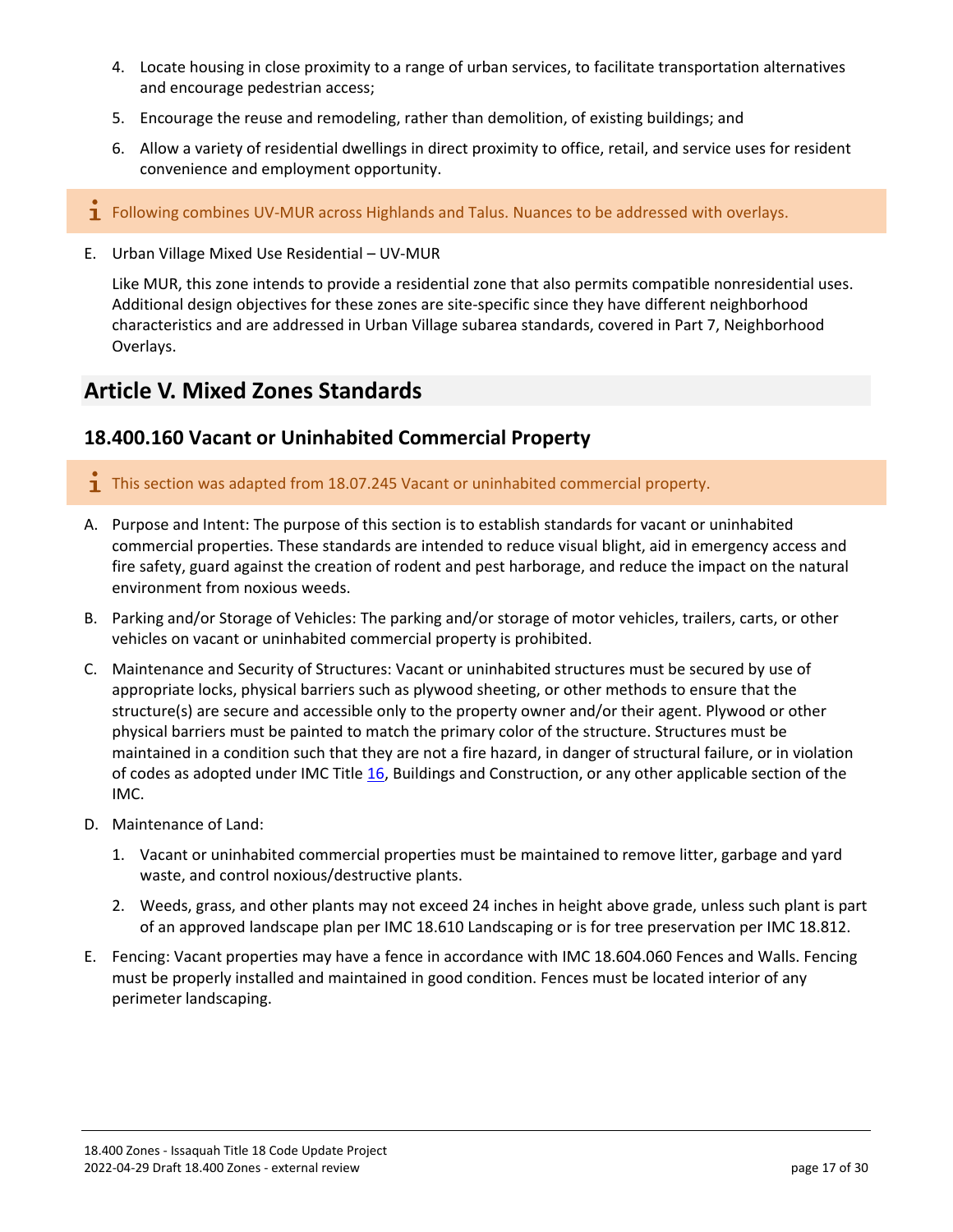# <span id="page-17-0"></span>**Article VI. Community and Resource Zones**

# <span id="page-17-1"></span>**18.400.170 Tradition Plateau Natural Resource Conservation Area – TP-NRCA.**

#### $\overline{1}$  Adapted from 18.06.070, TP-NRCA

- A. The intent of this zone is to protect and preserve ecosystems and habitats. This zone also intends to encourage implementation of an environmental education program and low impact public uses including, but not limited to, certain recreation uses, while recognizing the utility station and corridors. The following objectives apply to this zone:
	- 1. Provide and preserve local, community and regional open space and environmentally critical areas, parks and the City's trailheads, and related recreation areas;
	- 2. Maintain, enhance, and restore ecological systems, water quality, and aquifer recharge areas;
	- 3. Maintain or provide habitat for threatened, endangered, and sensitive species;
	- 4. Maintain scenic landscapes;
	- 5. Protect cultural and historic resources;
	- 6. Enhance opportunities for outdoor environmental education and low impact public use; and
	- 7. Ensure utility corridors and electric utility facility development that is consistent with the Utilities Element of the City's Comprehensive Plan.

#### <span id="page-17-2"></span>**18.400.180 Conservancy/Recreation – C-Rec.**

- $\overline{1}$  This section adapted from 18.06.080 C-Rec.
- A. The intent of this zone is to protect environmentally critical areas, including, wetlands, geological hazardous areas, fish and wildlife habitat, and recharge areas, from adverse development impacts. These environmentally critical areas are valued as a community resource, both for conservation purposes and public enjoyment. Open space may be combined with a variety of recreational opportunities to serve the City of Issaquah and the region if the critical areas are protected, and buffers are established per IMC 18.802. The following objectives apply to this zone:
	- 1. Support a wide range of recreational opportunities that minimize land disturbance and are consistent with Issaquah's natural setting;
	- 2. Provide pedestrian and bike path linkages between community amenities, designated open space and the City center;
	- 3. Minimize public, private, and environmental losses due to flooding by enforcing strict development standards in flood hazard areas; and
	- 4. Provide and preserve local, community and regional open space and environmentally critical areas, parks and the City's trailheads and related recreation areas.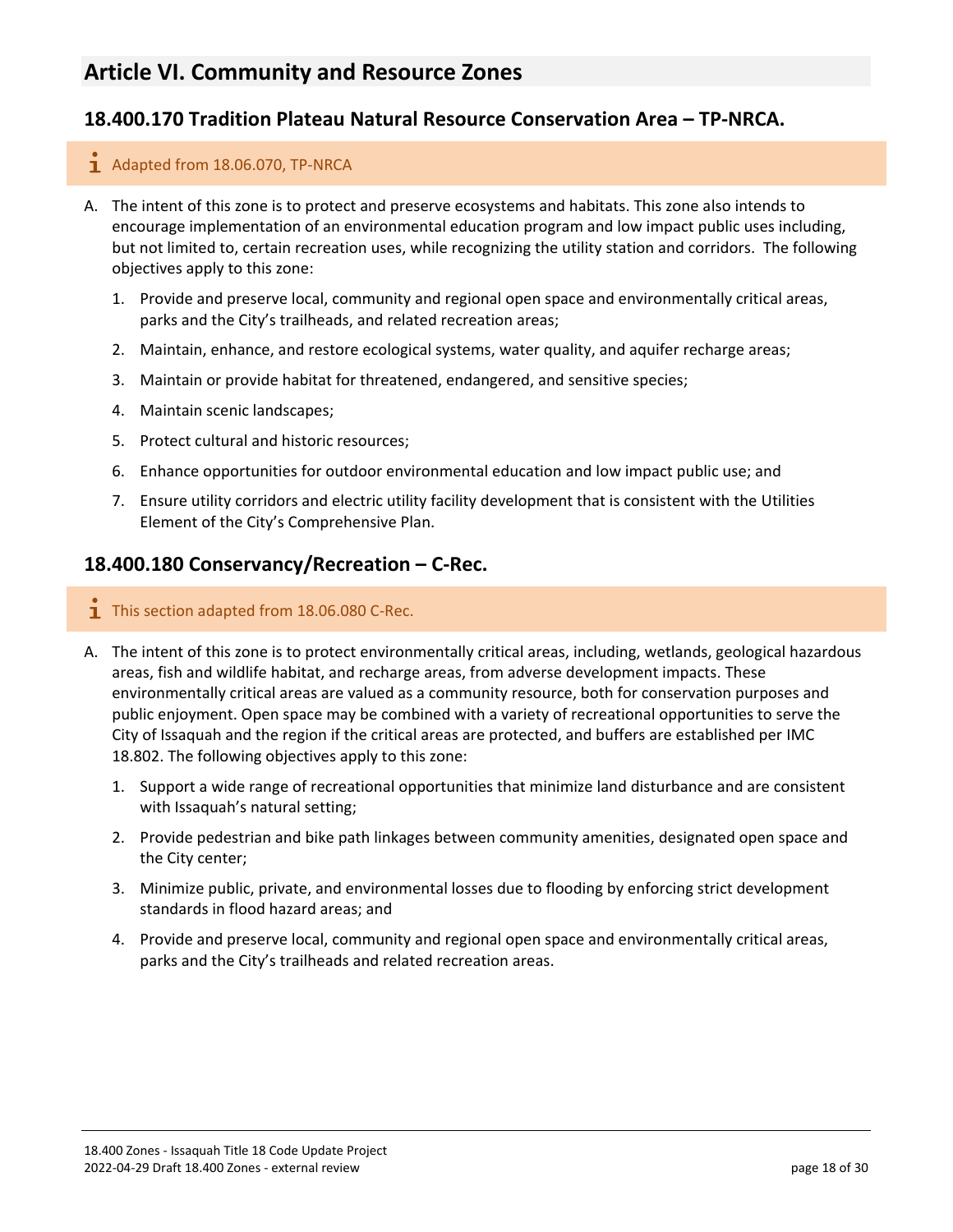# <span id="page-18-0"></span>**18.400.190 Mineral Resource – M.**

- $\mathbf 1$  This section adapted from 18.06.125 M Resource. Text related to development standards removed to be included in the development standards chapter.
- A. The intent of this zone is to allow continued extraction and processing of mineral and soil resources in an environmentally responsible manner by:
	- 1. Reserving known deposits of minerals and materials as protection against premature, non-extractive development uses; and
	- 2. Providing appropriate location and development standards for extraction and on-site processing to mitigate adverse impacts on the natural environment and on nearby properties.
- B. Identification and classification of all resource lands is defined by RCW 36.70A.060 and Chapter 365-195 WAC, Minimum Guidelines to Classify Agriculture, Forest, Mineral Lands and Critical Areas, or as amended. Use of this zone is appropriate for known deposits of minerals and materials on sites that are of sufficient size to mitigate the impacts of operation and that are served or capable of being served at the time of development by adequate roads and other public services, and for sites containing mineral extracting and processing operations that were established in compliance with land use regulations in effect at the time the use was established.
- C. Uses in the Mineral Resource zone must comply with IMC Critical Area Recharge Areas 18.802.380 Regulated activities.

## <span id="page-18-1"></span>**18.400.200 Community Facilities – CF.**

- $\overline{\mathbf{1}}$  This section adapted from 18.06.090 Community Facilities
- A. The intent of this zone is to provide public benefits on publicly owned property or privately owned that serves a similar function when owned by a homeowner's association. These lands are a limited resource and careful consideration should be given as to the best use of these lands for the benefit of the community. Health, safety, public amenity, economic vitality, and environmental protection concerns should be balanced in determining use. Multiple public uses are encouraged.
- B. To maximize public benefits, this zone specifies uses appropriate for specific properties by creating three designations: Facilities Open Space (CF-OS), Recreation (CF-R) and Facilities (CF-F) zones. The Community Facilities District will separate public land (City, county, school district, special district, state, and federal) that is being utilized or planned for public benefit uses into separate zoning categories. The following objectives apply to this zone:
	- 1. Establish general standards regarding aesthetics, height, and other development standards for community facilities which ensure compatibility of design, construction, and scale, and minimize the impact of these facilities on surrounding uses.
	- 2. Establish general standards to ensure that the public is provided with safe and functional community facilities.
	- 3. Provide for community facility improvements and additions necessary to meet local and regional needs and implement Issaquah's Comprehensive Plan.
- C. Compliant Uses for Publicly Owned Community Facilities Zones designations:
	- a. CF Open Space (CF-OS) is for undeveloped public lands, such as unimproved parks, critical areas, buffers, and open spaces. Minor and major utilities may be located in the CF-OS zone only if no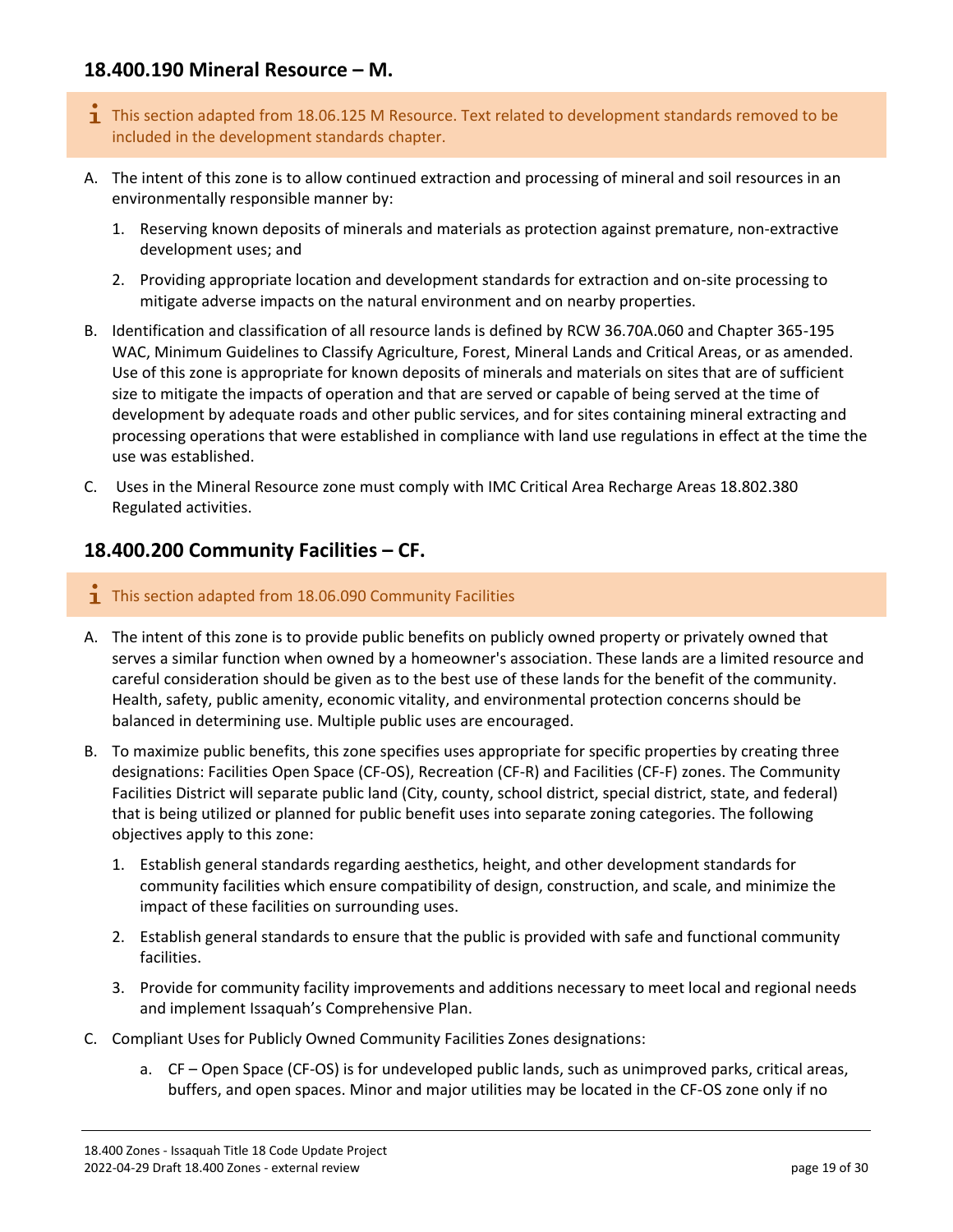reasonable alternative exists (see 18.506 on Use Standards for CF – Open Space). In general, the CF-OS zone is intended for low impact, low intensity uses such as permanent open space, passive hiking trails, and passive interpretative trails.

- b. CF Recreation (CF-R) is for community facilities that are outdoor recreation oriented, such as improved parks, ball fields, and accessory uses. The intent of the CF-R zone is to provide a land use designation for community recreational developments such as ballparks, community parks, interpretative trails, accessory concession stands, and "tot lot" parks.
- c. CF Facilities (CF-F) is for services and recreation-oriented development that serves the larger community and includes uses that generate high levels of traffic. The intent of the CF-F zone is to provide a land use designation for community facilities that do not qualify for CF-OS or CF-R land use designations, such as indoor recreation-oriented development, utilities, government facilities, libraries, daycare, conference centers, schools, park and rides, banquet reception halls, museums, or public/private projects.
- D. Compliant Uses for Privately Owned Community Facilities zones in Talus and Issaquah Highlands:
	- a. CF Open Space (CF-OSPO) is for undeveloped HOA-owned lands.
	- b. CF Recreation (CF-RPO) is for HOA-owned lands with services and/or recreation-oriented development that serves the surrounding neighborhoods.
	- c. CF Facilities (CF-FPO) is for HOA-owned lands in Talus with services and/or recreation-oriented community facilities that serve the community, such as community facilities for recreation, community gathering or events, HOA services.

# <span id="page-19-0"></span>**Article VI. Community and Resource Zone Standards**

# <span id="page-19-1"></span>**18.400.210 Mineral Resource Zone ("M") Development Standards**

- **T** This section was adapted from 18.07.525, Mineral Resource Zone. No substantive changes were made to this code. Structural setbacks for the M Zone are addressed in the Form and Intensity Chapter, proposed IMC 18.404.110 - Resource Zone Form and Intensity Standards. Additional procedural and permitting requirements may apply under the forthcoming section on Procedures, 18.200.
- A. Purpose: The purpose of this section is to establish standards which minimize the impacts of extractive operations upon surrounding properties by:
	- 1. Ensuring adequate review of operating aspects of extractive sites;
	- 2. Requiring project phasing on large sites to minimize environmental impacts;
	- 3. Requiring minimum site areas large enough to provide setbacks and mitigations necessary to protect environmental quality; and
	- 4. Requiring periodic review of extractive and processing operations to ensure compliance with the most current operating standards.
- B. Grading Permits are required per IMC 18.200, Permits and Procedures.
- C. Nonconforming Extractive Operations: To the extent determined feasible by the City, nonconforming extractive operations must be brought into conformance with the operating standards.
- D. Periodic Review: Periodic reviews must be limited to only a notice and comment period, any administrative decisions must be final, and decisions may only be appealed to the King County Superior Court by petition under the Land Use Petition Act, Chapter 36.70C RCW.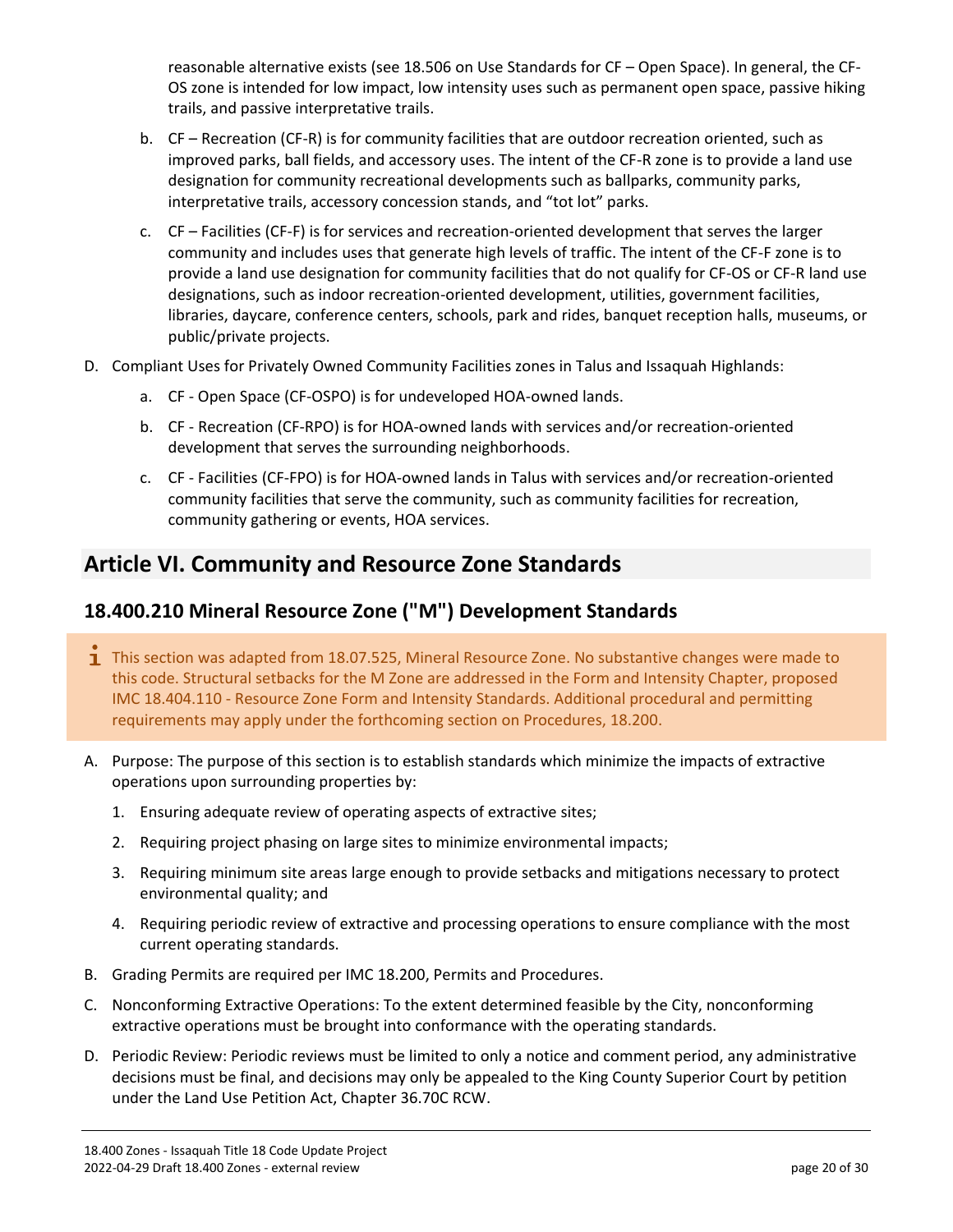- E. Site Design Standards: Except as provided for nonconforming extractive operations in subsection C of this section, all extractive and processing operations must comply with the following standards:
	- 1. The minimum site area of an extractive operation must be 10 acres;
	- 2. Extractive operations on sites larger than 20 acres must occur in phases to minimize environmental impacts. The size of each phase must be determined during the review process;
	- 3. Fences must be:
		- a. Provided in a manner which discourages access to safety hazards which may arise on areas of the site where:
			- (1) Active extracting, processing, stockpiling and loading of materials is occurring;
			- (2) Any unstable slope or any slope exceeding a grade of 40% is present; or
			- (3) Any settling pond or other stormwater facility is present;
		- b. At least six feet in height above the grade measured at a point five feet from the outside of the fence;
		- c. Installed with lockable gates at all openings or entrances;
		- d. No more than four inches from the ground to fence bottom; and
		- e. Maintained in good repair;
	- 4. Warning and trespass signs advising of the extractive operation must be placed on the perimeter of the site adjacent to Residential zones at intervals no greater than two hundred (200) feet along the site where the items noted in subsections (E)(3)(a) of this section are present;
	- 5. No clearing, grading or excavation, excluding that necessary for roadway or storm drainage facility construction, is permitted within 20 feet of any property line except along any portion of the perimeter adjacent to another extractive operation; provided, that such activities may be allowed pursuant to an approved reclamation plan;
	- 6. Landscaping as required pursuant to applicable IMC provisions must be provided along any portion of the site perimeter where disturbances such as site clearing and grading, or mineral extraction or processing is performed, except where adjacent to another extractive operation; and
	- 7. Lighting must:
		- a. Be limited to that required for security, lighting of structures and equipment, and vehicle operations;
		- b. Not direct glare onto surrounding properties; and
		- c. Comply with IMC 18.07.107, Outdoor lighting.
- F. Operating Standards: All operating standards must be consistent with IMC provisions and meet the following standards:
	- 1. Noise levels produced by an extractive operation may not exceed levels specified by ordinance;
	- 2. Dust and smoke produced by extractive operations may not substantially increase the existing levels of suspended particulates at the perimeter of the site and must be controlled by watering of the site and equipment or other methods specified by the city;
	- 3. The operator must provide measures to prevent transport of rocks, dirt and mud from trucks onto public roadways;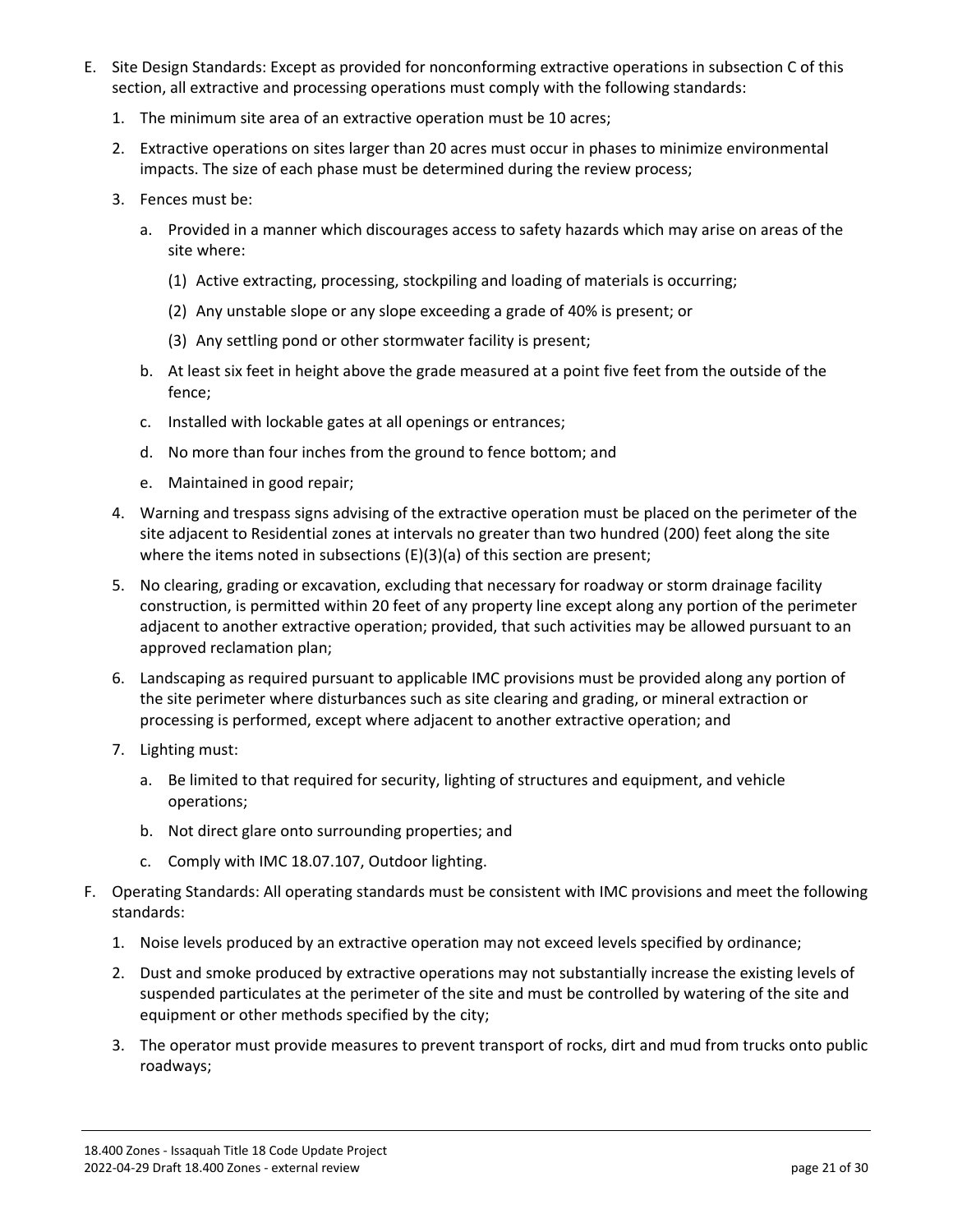- 4. Traffic control measures such as flagging or warning signs as determined by the city must be provided by the operator during all hours of operation; and
- 5. The landowner or operator must be responsible for cleaning of debris or repairing of damage to roadways caused by the operation.
- G. Reclamation: Pursuant to the Surface Mining Reclamation Act, Chapter 78.44 RCW, a landowner or operator must consult with the Department of Natural Resources to plan for segmented surface mining in accordance with statutory provisions. A reclamation plan must also be approved pursuant to the requirements of RCW 78.44.090 prior to the effective date of a rezone approval to Mineral Resource ("M") zoning.
- H. Erosion Controls: Activities performed in conjunction with mineral extraction or processing are subject to state and federal statutes regulating surface groundwater, erosion, and sedimentation. Such activities will be subject to the oversight of the Washington State Department of Ecology exercising its authority pursuant to the Federal and State Clean Water Acts and the National Pollution Discharge Elimination System (NPDES) General Permit for Sand and Gravel Operations.
- I. Financial Guarantees: Financial guarantees may be adopted as necessary to ensure compliance with conditions associated with clearing and grading permits for M Zone activities. Financial guarantees may include assignments of funds, cash deposit, and surety bonds, and/or other forms of financial security acceptable to the Planning Director.
	- 1. Financial guarantees must be sufficient to cover the cost of conformance with conditions of the permit, including corrective work necessary to provide drainage consistent with approved plans and conditions, to remove geologic hazards, and to protect water quality and the public health, safety, and welfare. The financial guarantee may be reduced proportionately for phased projects as work is completed and subsequent reclamation and/or restoration on each phase is completed. The request for reduction must be in writing.
	- 2. Financial guarantees may be waived on:
		- a. Projects of less than 1,000 cubic yards;
		- b. Reclamation projects with financial guarantees posted with the State of Washington Department of Natural Resources or with the federal office of surface mining.
	- 3. A cash guarantee must accompany the operating permit and may be used after proper notice at the discretion of the Director to correct deficiencies affecting public health, safety, and welfare, including effects on water quality. The amount of the cash guarantee must be determined by the Director, and must be maintained at the full value established by the Director at all times during the life of the permit.
- J. Property Adjacent to Natural Resource Lands: Pursuant to RCW 36.70A.060, all plats, short plats, development permits, and building permits issued for development activities on, or within five hundred feet of, lands designated as agricultural lands, forestlands, or mineral resource lands, must contain a notice that the subject property is within or near designated agricultural lands, forestlands, or mineral resource lands on which a variety of commercial activities may occur that are not compatible with residential development for certain periods of limited duration. The notice for mineral resource lands shall also inform that an application might be made for mining-related activities, including mining, extraction, washing, crushing, stockpiling, blasting, transporting, and recycling of minerals.

# <span id="page-21-0"></span>**18.400.220 Community Facilities Standards**

- $\mathbf{I}$  This section was adapted from 18.07.480, Community facilities standards
- A. Approval Criteria Public Utility Facilities: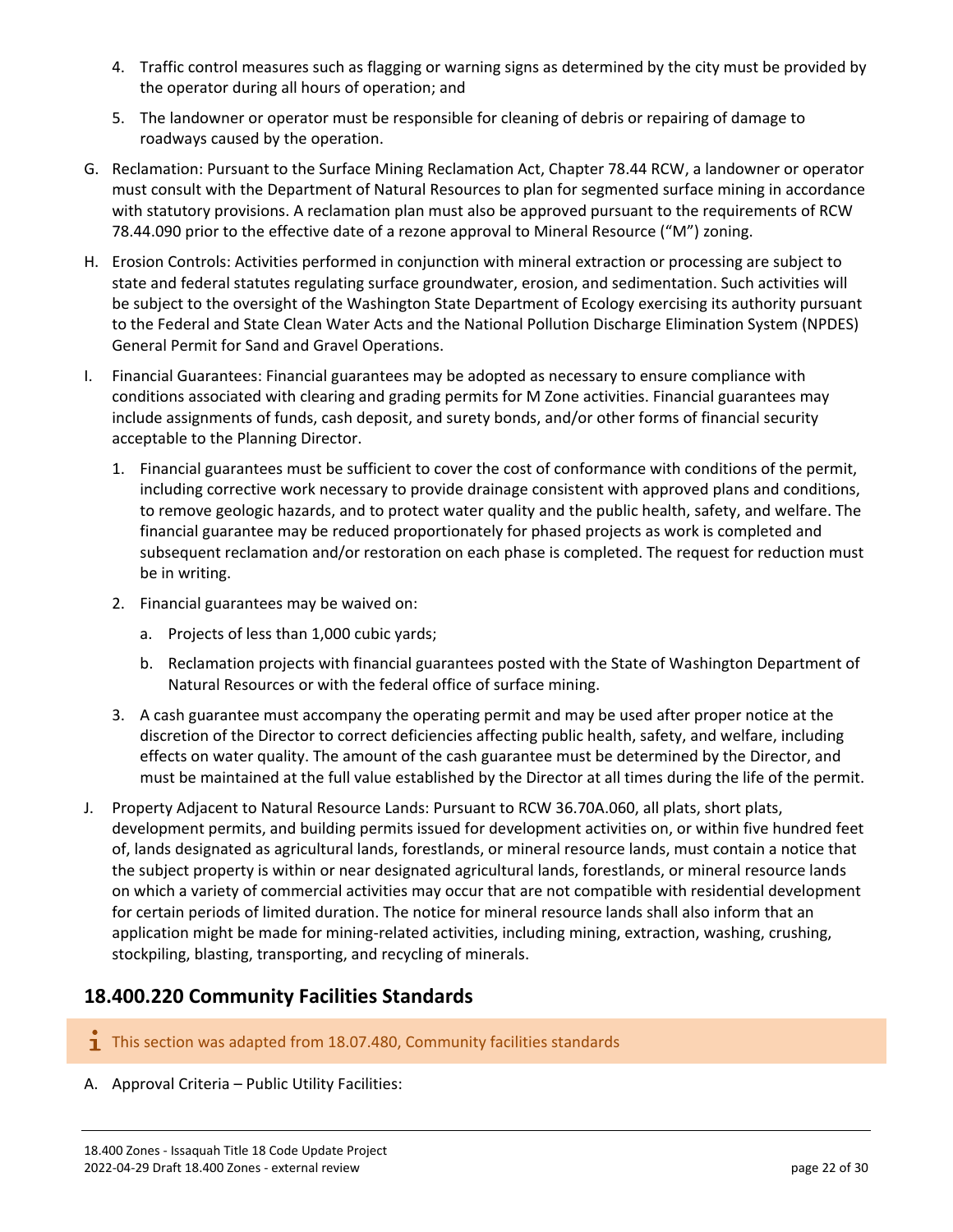- 1. Architectural Form and Character: A public building that houses all or a majority of a public utility facility must use the architectural standards of the area or subarea within which it is located.
	- a. Exceptions Significant Elements: Compatibility of architectural form is not applicable to a utility facility where significant elements of the facility are not housed in a building; however, screening is required to ensure compatibility with adjacent uses.
	- b. Exceptions Isolated Elements: Compatibility of architectural form is not applicable for isolated minor elements such as pad-mounted transformers, telephone pedestals and metering stations; however, screening is required as established in this section, to ensure compatibility with adjacent uses.
- 2. Development Standards: All minor utility facilities and those major utility facilities that are not intended for occupancy must conform to development standards including setback, height standards, and impervious surface of the most restrictive contiguous zoning district as established in IMC 18.404, Form and Intensity.
- 3. Height: Public utility structures such as communication towers and water storage tanks must be designed so as to be the lowest height possible to adequately serve the needs of the utility and must comply with IMC 18.512, Wireless Communication Facilities (WCF).
- 4. Undergrounding: Public utility facilities such as communication facilities must be installed in accordance with IMC 18.512 Wireless Communications. Public utility facilities such as distribution lines should also be installed underground in accordance with the terms and conditions established by the Washington Utilities and Transportation Commission.
- 5. Comprehensive Plan Compliance: The proposed public utility facility must be consistent with:
	- a. The need to serve the land use patterns and densities contemplated in the land use element of the Comprehensive Plan and, if applicable, the King County Comprehensive Plan;
	- b. The public service obligations of the servicing utility and its ability to provide service throughout its system; and
	- c. The utilities and public services element of the Comprehensive Plan, including the goals and policies adopted therein and utility element map(s) showing the general location and capacity of all existing and proposed utility facilities.
- 6. Noise: No machinery or equipment may cause noise beyond established state standards, as measured at the property line, electrical interference, or similar disturbances.
- 7. Residential Areas:
	- a. Impacts: Public utility facilities must, whenever possible, be located and designed to minimize adverse impacts on adjacent residential properties;
	- b. Storage: In residential zones, outdoor storage of public utility related vehicles or any outdoor storage of public utility related materials outside the public utility buildings or structures must be screened from adjacent properties in accordance with IMC 18.610.070.
- 8. Screening: The public utility facility must be screened to ensure compatibility with adjacent uses. Public utility facilities such as transformers, regulator stations, substations, and other such mechanical structures must be screened with landscaping and/or other such material in accordance with IMC 18.610.070.
- 9. Major or minor utilities that will be sited within the Community Facilities Open Space (CF-OS) zone must meet the following criteria for an alternative analysis report:,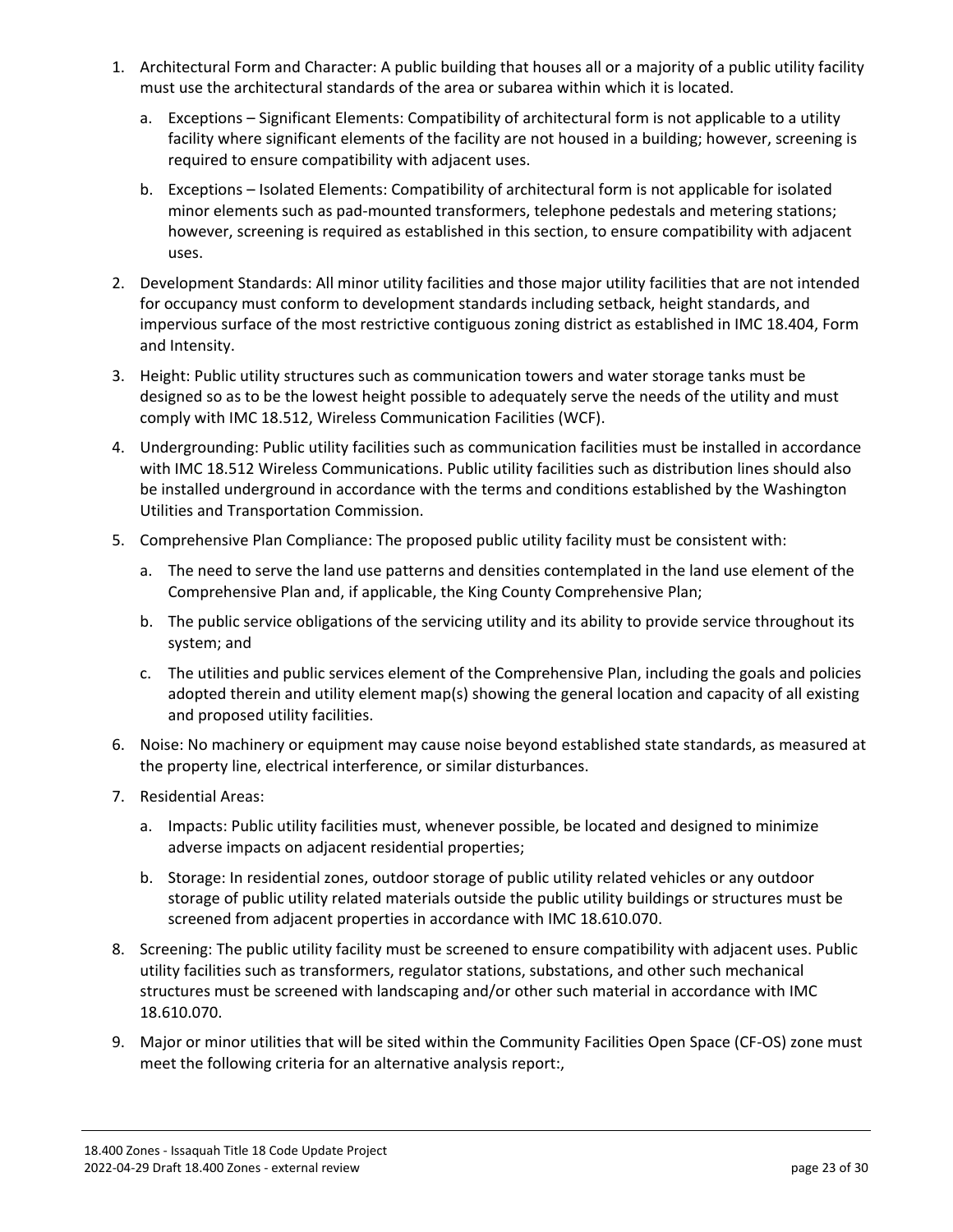- a. Economic Analysis: Costs associated with the use of each alternative site must be established, including appraised value, acquisition costs, neighborhood impacts, and the intrinsic value of the open space to the neighborhood, City, and natural resources of the area.
- b. Natural Resource Analysis/Assessment: The analysis must be conducted for site alternatives located within the CF-OS zone and must include an analysis of the site's geologic, biological, scenic, and visual, cultural/archaeological, water quantity and quality, and recreational resource values. The analysis must:
	- (1) Address and demonstrate how the project proposal will affect the aforementioned natural resources individually or cumulatively;
	- (2) Evaluate potential impacts to habitat types of sufficient size necessary to support any species present;
	- (3) Demonstrate how habitat corridors with adequate cover and width to allow for unrestricted movement of animals between areas of intact habitat must be maintained; and
	- (4) Evaluate the impacts of locating land uses adjacent to habitat types and corridors that require minimal disruption of the needs of species present in the habitat type through direct or indirect means.
- c. Mitigation Measures: The alternative analysis report must suggest mitigation measures as reviewed at the project review meeting, to offset the negative impacts associated with the project development. These mitigation measures must be addressed in the normal project/permit review process.
- $\mathbf 1$  Notification of Cemetery and Park Boards has been removed because the threshold was vague and City property managed by the Parks Department would result in the Park Board involvement. Threshold: a site zoned Community Facilities has the potential for multiple uses to be located upon the site.
- B. Approval Criteria, Nonutility Community Facilities Including Public Buildings: Development, including retail/commercial uses, is permitted in community facilities only if permitted in the Tables of Permitted Land Uses (IMC 18.402) and when all of the following criteria are met. Accessory retail/commercial uses are permitted as allowed in the accessory use criteria in the Land Use Code.
	- 1. Architectural Form and Character: Community facility public buildings must meet all applicable design requirements of the subarea in which they are located and:
		- a. Be efficiently sited to use the smallest possible footprint;
		- b. Regardless of whether the building is in Central Issaquah or not, the building must comply with Central Issaquah Development and Design Standards, Chapter 11.2(G), Views of Vistas; and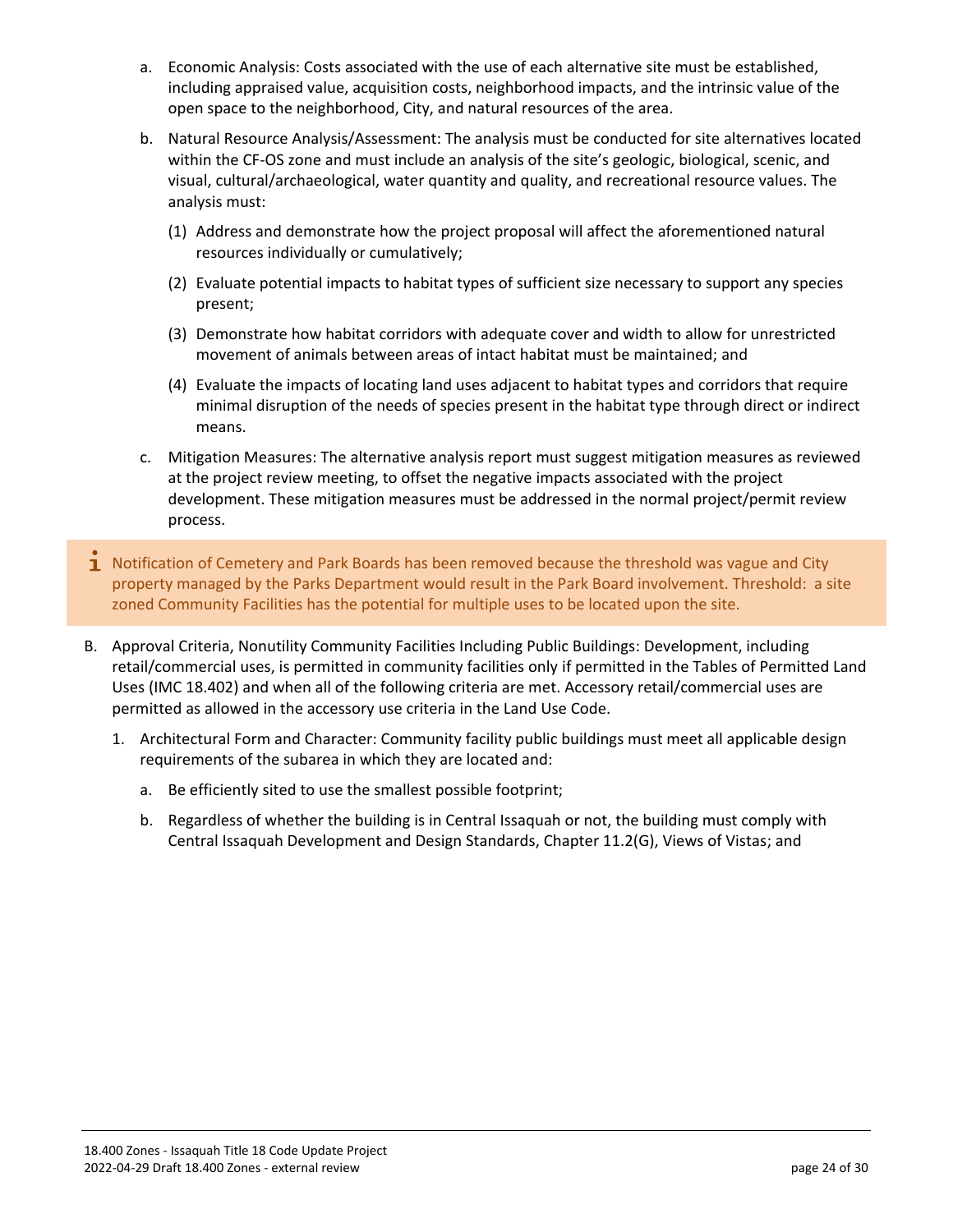# <span id="page-24-0"></span>**Article VII. General Zone Use Standards**

# <span id="page-24-1"></span>**18.400.230 Home Business Standards in Residential and Commercial Zones**

- **I** Section adapted from 18.07.310, Home occupation standards. Renamed the section Home Business to capture the intent of the section, and since "Home occupation" may not be immediately understood--it may be confused with people occupying/living in a home.
- A. Intent. Business operating within a dwelling may be permitted in residential and commercial zones if the home business is consistent with the existing character of the surrounding neighborhood. The intent of this section to:
	- 1. Maintain and preserve the character of residential neighborhoods;
	- 2. Ensure the compatibility of home businesses with other uses permitted in the residential districts;
	- 3. Promote the efficient use of public services and facilities while ensuring that commercial users do not reduce the City's public services and facilities level of service to intended residential users;
	- 4. Encourage flexibility in the workplace and creativity in careers by permitting home businesses; and
	- 5. Regulate home businesses because of the potential impact to the surrounding neighborhood.
- $\mathbf 1$  The following applicability statement is new and draft text. Its intent is to exempt remote workers and those working from home from the standards in this section.
- B. The standards of this section apply to businesses which are operated in the dwelling unit of the business owner. For example, a self-employed accountant who receives clients from their home, or a family daycare center operated by the homeowner.
- $\mathbf 1$  Approval criteria takes existing standards, groups them and simplifies them. 2.c and 2.d have been revised to add specific ways to measure impacts from home businesses. We have deleted some very specific rules applicable only to certain uses, and instead have broader approval criteria aimed at addressing impacts of any use (for example, we deleted a prohibition on automated or production line equipment, because we have more specific standards on noise, vibration, odors, etc.).
- C. Approval Criteria: A home business is allowed as an accessory to a permitted residential use when the following criteria are met.
	- 1. The home business must obtain a Business License per IMC 5.02.
	- 2. The home business must not compromise or violate any underlying development standards of the residence where it is located.
	- 3. Maintain Residential Character. The home business may not change the existing character of the residence or surrounding community. In order to maintain the existing character, the home business must meet the following criteria:
		- a. The home business must be conducted inside the dwelling or legal detached building accessory to the dwelling. The business must be conducted primarily by one or more residing household members.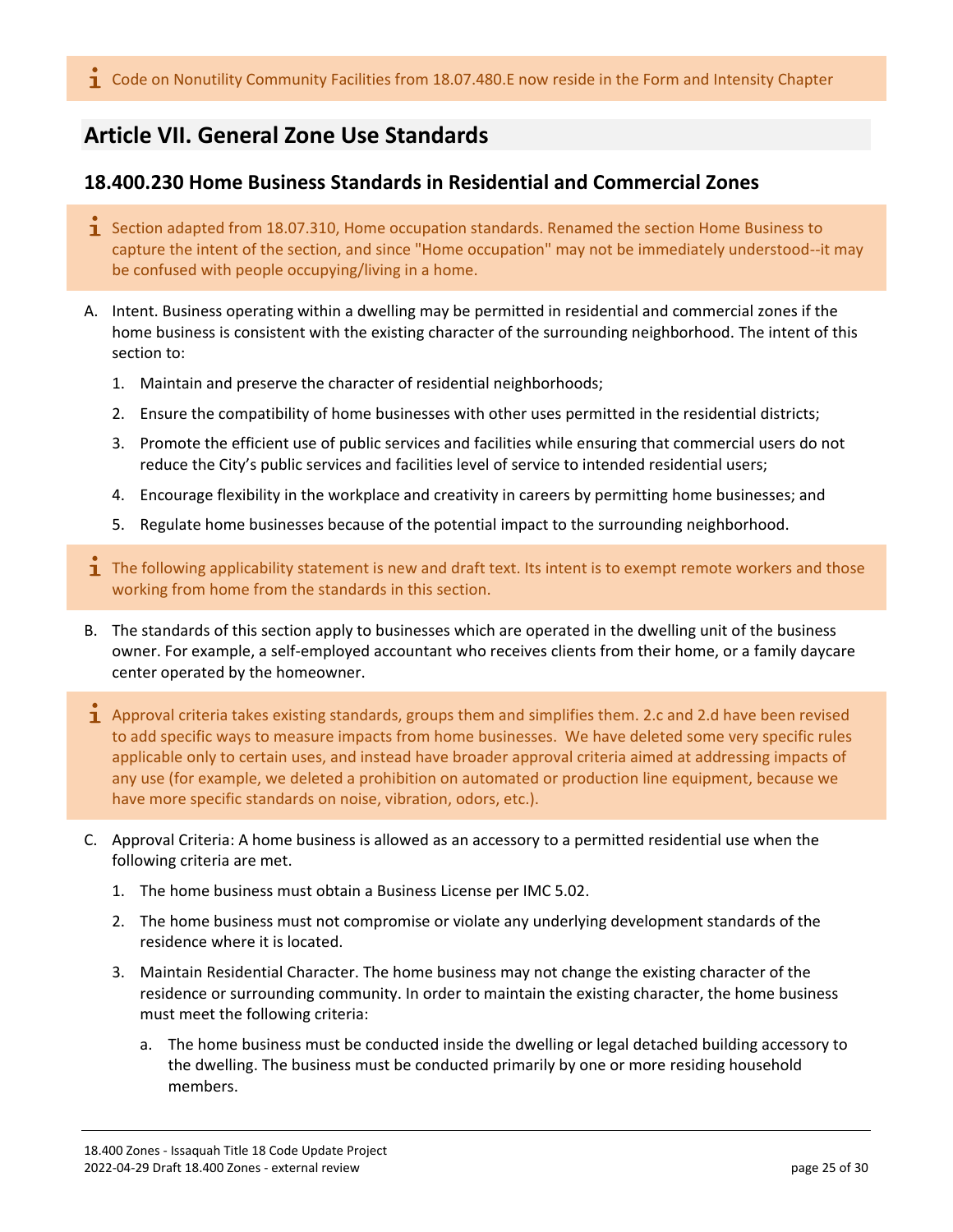- 1 Added examples of external alterations that change neighborhood character. Based criteria and examples on Redmond and Bellevue Codes
	- b. External alterations to the building which change the character from a residential dwelling are prohibited. Alterations that change the residential character include, but are not limited to:
		- (1) The creation of separate entrances for the purpose of the business operation;
		- (2) Parking expansion;
		- (3) Adding exterior storage;
		- (4) Exterior alterations or designs that indicate operation of a business,
		- (5) Color, materials, and lighting must conform to those allowed for the primary residential use;
	- c. Any sign must meet the standards at IMC 18.616, Signs;
- **1** To provide clarity, added (d.) "that can be detected at the property line." This is a typical way of measuring impacts to neighbors.
	- d. The home business may not emit vibration, dust, glare, heat, smoke, or odors that can be detected at the property line, multifamily residence door or hallway, or shared wall;
	- e. The home business must comply with regulations at IMC 9.22, Noise;
	- f. The home business, by itself, may not generate more than 20 vehicular trips per day, except for Family Day Care Centers, see IMC 18.500.050.B.5.b. A trip is considered either the arrival or the departure of a vehicle from the household. For example, one vehicle making a delivery and then leaving immediately would be considered two trips. If the home business generates more than 20 trips per day, on-site parking is required.
- **T** Following criterion added from Talus/Highlands (18.19B/C) standards for home occupations.
	- g. Except for uses with existing off-street parking, the home business may not require additional offstreet parking development or construction to operate;
	- h. No outside storage or display of any kind related to the home business is allowed. Play equipment for day care operations is not considered outdoor storage or display;
- $\overline{1}$  Adapted language on trash from "must meet residential requirements" to the following. The new language aims to better meet the intent of the existing code by ensuring that trash and recycling do not exceed
	- i. The business's trash and recycling needs may not exceed the capacity of the residential containers available for the residence;
- **T** This section has been revised to add a specific requirement about demonstrating water and sewer use.
	- j. Water or Sewer use for the home business must not exceed levels typical of residential use. The Applicant may be required to provide an analysis of likely water or sewer use as compared with average water and sewer use in the surrounding community.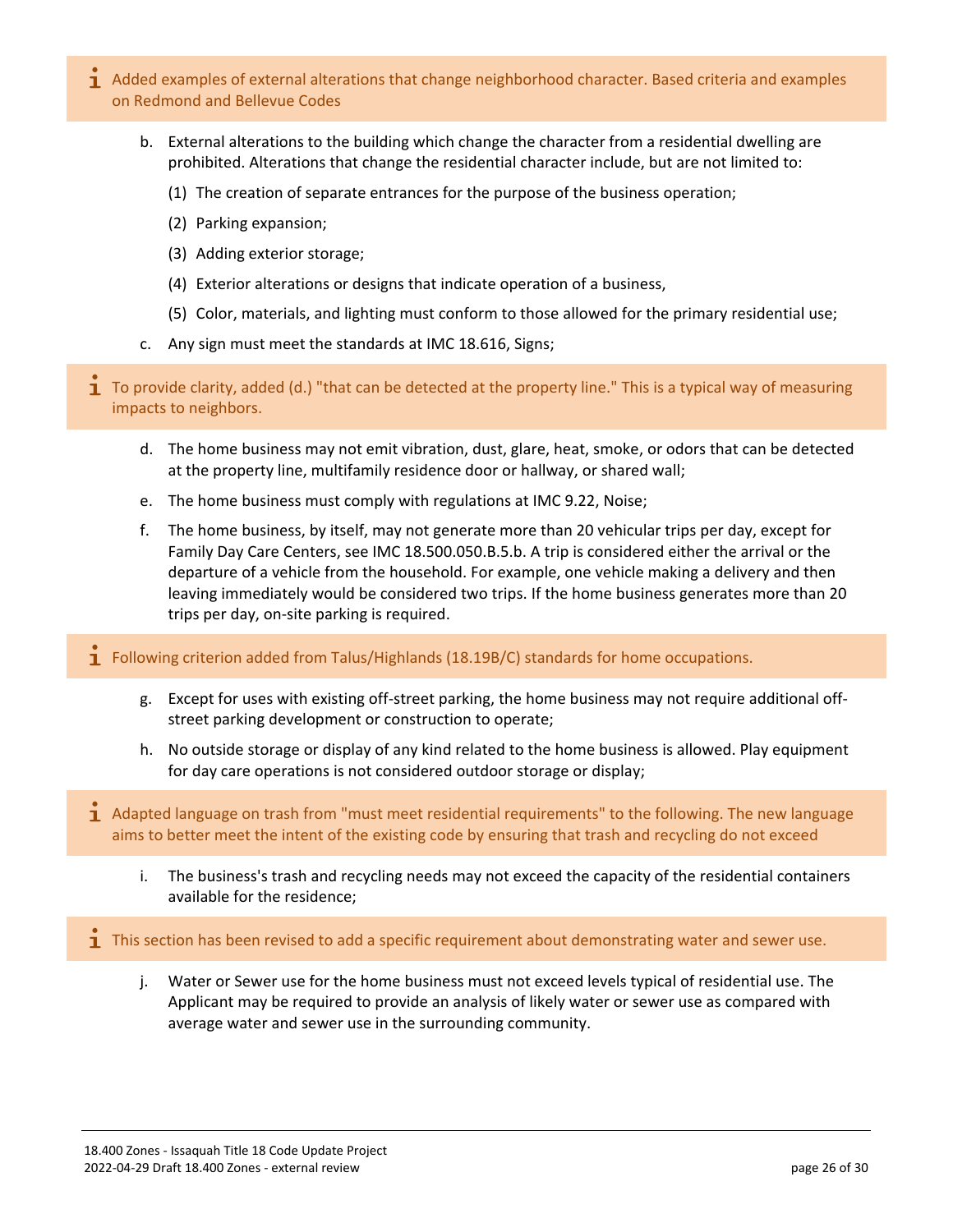- $\overline{1}$  Removed the standard allowing accessory buildings being used for home business because working out of an ADU changes the building classification to commercial.
- **T** The following criteria is new to better encapsulate needing additional approval for certain home business uses.
	- 4. Any home business that requires in-person client or public visits to the home or that generate noise in accordance with IMC 18.XX.XXX, are subject to additional approval per IMC 18.200, Procedures. Examples of such uses include, but are not limited to, bed and breakfasts, chiropractors, kennels, home woodshops, and music teachers.
	- 5. Prevent Hazards and Environmental Impacts. The home business cannot result in hazards or environmental impacts to the surrounding community. Impacts must be prevented by the following measures:
- $\mathbf i$  Standard for electric or mechanical equipment revised based on City of Bellevue requirement to be more specific. Previous criterion was not measurable or specific.
	- a. The home business cannot use electrical or mechanical equipment that causes residential hazards. Specifically, the home business is prohibited if it would use equipment that:
		- (1) Changes the fire rating of the structure;
		- (2) Creates visible or audible interference in radio or television receivers; or
		- (3) Causes fluctuations in line voltage outside the dwelling.
- $\overline{1}$  The following approach adapts 18.07, Home Occupation, standards. Talus provides a different standard on one customer trip at a time. See following issue highlight.
- 1 Adult family home maximum added from use table footnote, also provisions incorporated here from 18.07.310 Home Occupations.
	- 6. Family Day Care Center or Adult Family Home:
		- a. This use is not limited to 500 square feet within the home as stated in IMC 18.500.050.B.3; however, it must follow any size limitation designated by the State Department of Social and Health Services (DSHS).
		- b. A Family Day Care Center is allowed to have as many vehicle trips per day as required for the number of allowed children per the State Department of Social and Health Services (DSHS) requirements.
		- c. The operator must obtain all applicable licenses, registrations and permits from the State Department of Social and Health Services (DSHS).
		- d. An adult family home must have no more than six residents.
	- 7. At a Kennel or Animal Breeding Facility, only indoor boarding is allowed.
	- 8. Additional Conditions: In granting approval for a home business, the City may attach additional conditions to ensure the home business meets the intent of this section. For example, the city may require additional sound proofing or screening measures to reduce home business impacts to neighborhoods. Any home business authorized under the provisions of this Code must be open to inspection and review at all reasonable times by an authorized City official for purposes of verifying compliance with the approval criteria and other Code provisions.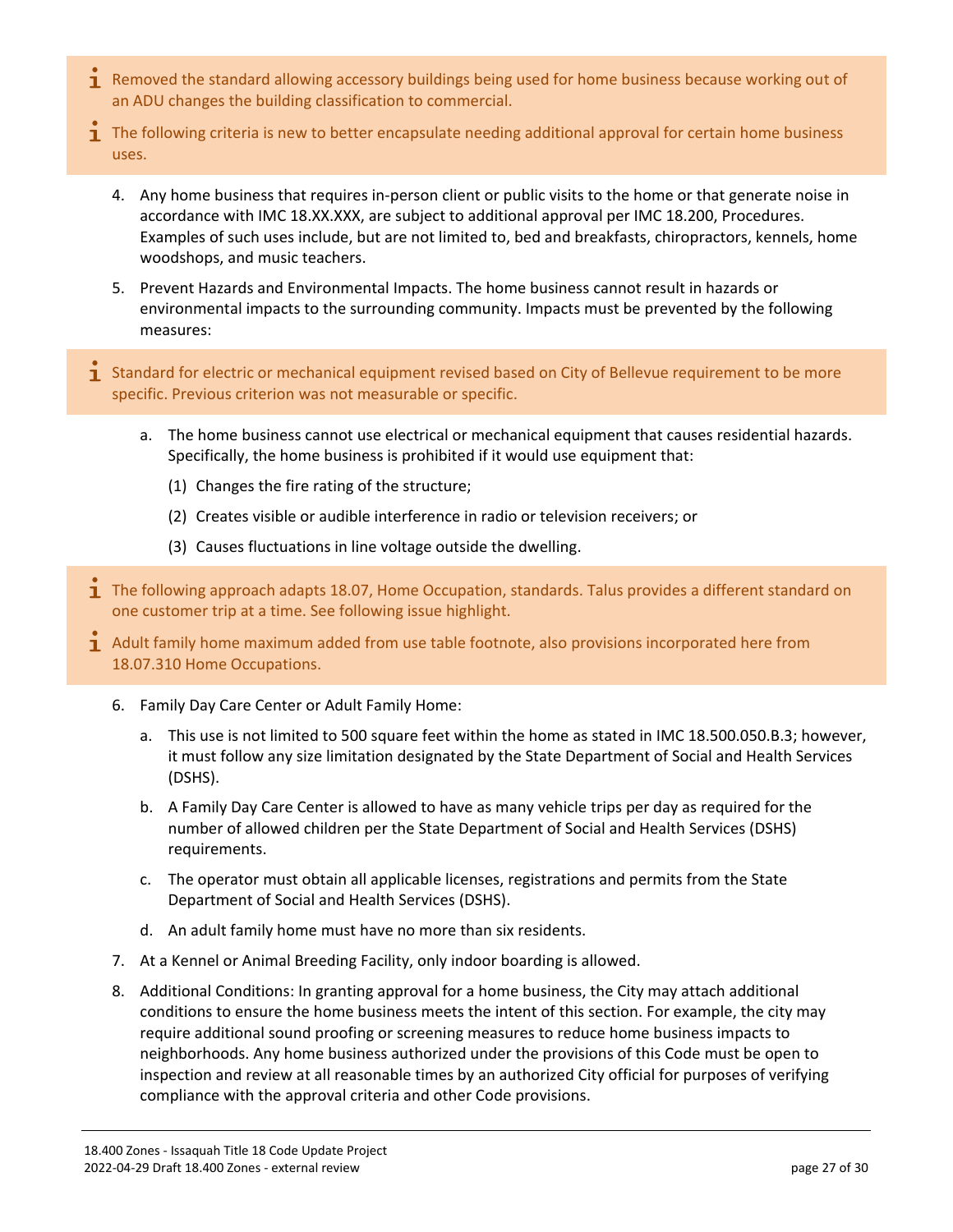- D. Home businesses Not Permitted: The following uses, by the nature of their operation or investment, have a pronounced tendency, once started, to increase beyond the limits permitted for home businesses; are otherwise incompatible with residential areas; and impair the use and value of a residentially zoned area for residential purposes. Therefore, the uses listed below may not be permitted as home businesses:
- $\mathbf{\dot{1}}$  Added sale of vehicles and boats based on staff comments to prohibited use.
	- 1. Repair, building, servicing, and sale of on-site vehicles or boats;
	- 2. Antique shop or gift shop;
	- 3. Veterinary clinic or hospital;
	- 4. Painting of vehicles, trailers or boats;
	- 5. Large appliance repair including stoves, refrigerators, washers, and dryers;
	- 6. Machine and sheet metal shops;
	- 7. Martial arts school; dance or exercise studio;
	- 8. Small engine repair;
	- 9. Recreational marijuana facilities;
	- 10. Marijuana cooperatives;
	- 11. Uses which may include hazardous chemicals or other items which may potentially be hazardous to the surrounding area.
- E. Denial of Application for a Home business: An application for a home business may be denied if the Director finds that the application fails to comply with the provisions of this section. The Director must state the specific reasons for denial of a home business and must cite the specific provisions of this Code on which the denial is based. The Director's decision is final unless appealed, pursuant to this chapter.
- F. Annual Review: An annual review of a home business may be an approval condition. This review by the Director must include an assessment to ensure the home business complies with the original approval criteria. If the review indicates that the home business is not being conducted according to the approval criteria, or the use has become detrimental to the residential neighborhood, the approval of the home business must be revoked, and enforcement action taken or must have conditional approval after the situation has been addressed and corrected.
- G. Elimination of Home business: If a home business is not being conducted according to the approval criteria, or the use has become detrimental to the residential neighborhood, the home business may not be permitted to continue unless the situation has been addressed and corrected, following notification.
- H. Exceptions: The following activities which do not exceed three consecutive days or do not operate for more than nine days in any one calendar year are exempt from the requirements of this section:
	- 1. Estate, garage or yard sales: To qualify for this exemption, all sales must involve only the sale of household goods;
	- 2. Temporary home boutiques or bazaars for handcrafted items;
	- 3. Parties for the display of domestic products;
	- 4. Other similar short-term uses or sales.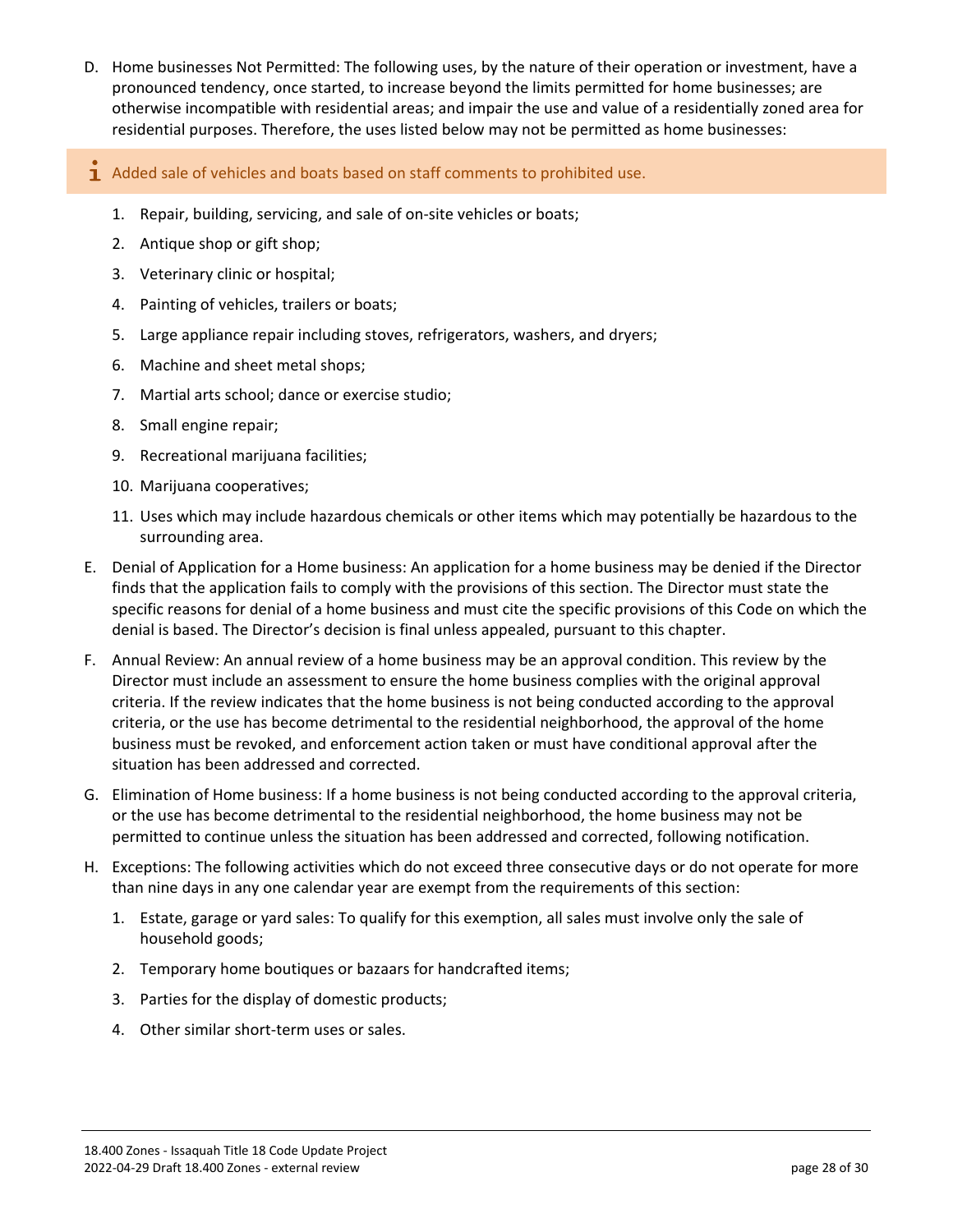$\mathbf 1$  Removed the Table of Permitted Home Businesses--the approach does not take into consideration all potential uses in the future. Objective criteria to replace the regulation approach.

# <span id="page-28-0"></span>**18.400.250 Essential Public Facilities**

- $\overline{1}$  This section adapted from 18.07.105 Essential public facilities.
- A. The purpose and intent of this section to provide a process for identifying and siting various types of essential public facilities as defined in IMC 18.102, Definitions, and as required by RCW [36.70A.200.](https://www.codepublishing.com/cgi-bin/rcw.pl?cite=36.70A.200)
- B. Exemptions: Maintenance, repair, or replacement of elements of an existing essential public facility are exempt from the supplemental development standards established herein and from the review procedures established in IMC 18.200, Permits and Procedures. However, these proposals are subject to other land use development regulations within the City's adopted regulations, such as the Shoreline Master Program and critical areas regulations.
- C. General Approval Criteria: Essential public facilities must be approved when the following approval criteria are met:
	- 1. Architectural Form and Character: A building which houses all or most of an essential public facility must conform to existing design.
	- 2. Residential Areas: Essential public facilities must, whenever possible, be located and designed to minimize adverse impacts on nearby residential areas.
- D. Approval Criteria State/Regional Transportation Facilities: In addition to the approval in this section, state and regional transportation facilities are subject to those regulations established in RCW Title [47.](https://www.codepublishing.com/cgi-bin/rcw.pl?cite=47)
- E. Approval Criteria Secure Community Transition Facilities: In addition to the approval criteria above, secure community transition facilities (SCTFs) are subject to regulations established and enforced by Washington State in Chapte[r 71.09](https://www.codepublishing.com/cgi-bin/rcw.pl?cite=71.09) RCW, and must further meet the following approval criteria:
	- 1. At the time of application submittal, the state provides a listing of all locations considered for the SCTF and an explanation of why all sites are or are not appropriate.
	- 2. Facility Size: The maximum size of any SCTF is 15 beds. The number of beds within a facility, after the facility is operating, may not increase without going through the Level 4 process.
	- 3. Screening: The periphery of the entire site devoted to the SCTF must be screened year-round with opaque screening no less than six feet in height from grade. When evergreen plantings are used, the plantings must be six feet from grade at the time of planting and must be maintained by the property owner.
	- 4. Security and Operating Procedures: Prior to issuance of a Certificate of Occupancy, the state and the City of Issaquah must enter into a long-term agreement regarding security and operating procedures of the facility. The agreement may be amended at the request of either the state or the City, when necessary.
	- 5. Location: A SCTF may not be permitted to locate adjacent to, across the street from or within sight distance of risk potential activities/facilities defined in IMC 18.102, Definitions.
	- 6. Deviations from the separation requirements for risk potential activities/sites, defined in IMC 18.102 Definitions, may be granted if the applicant demonstrates that all of the following criteria are met:
		- a. The natural physical features of the land would result in an effective separation between the proposed SCTF and the protected use in terms of visibility and access;
		- b. The proposed SCTF is otherwise compatible with adjacent and surrounding land uses;